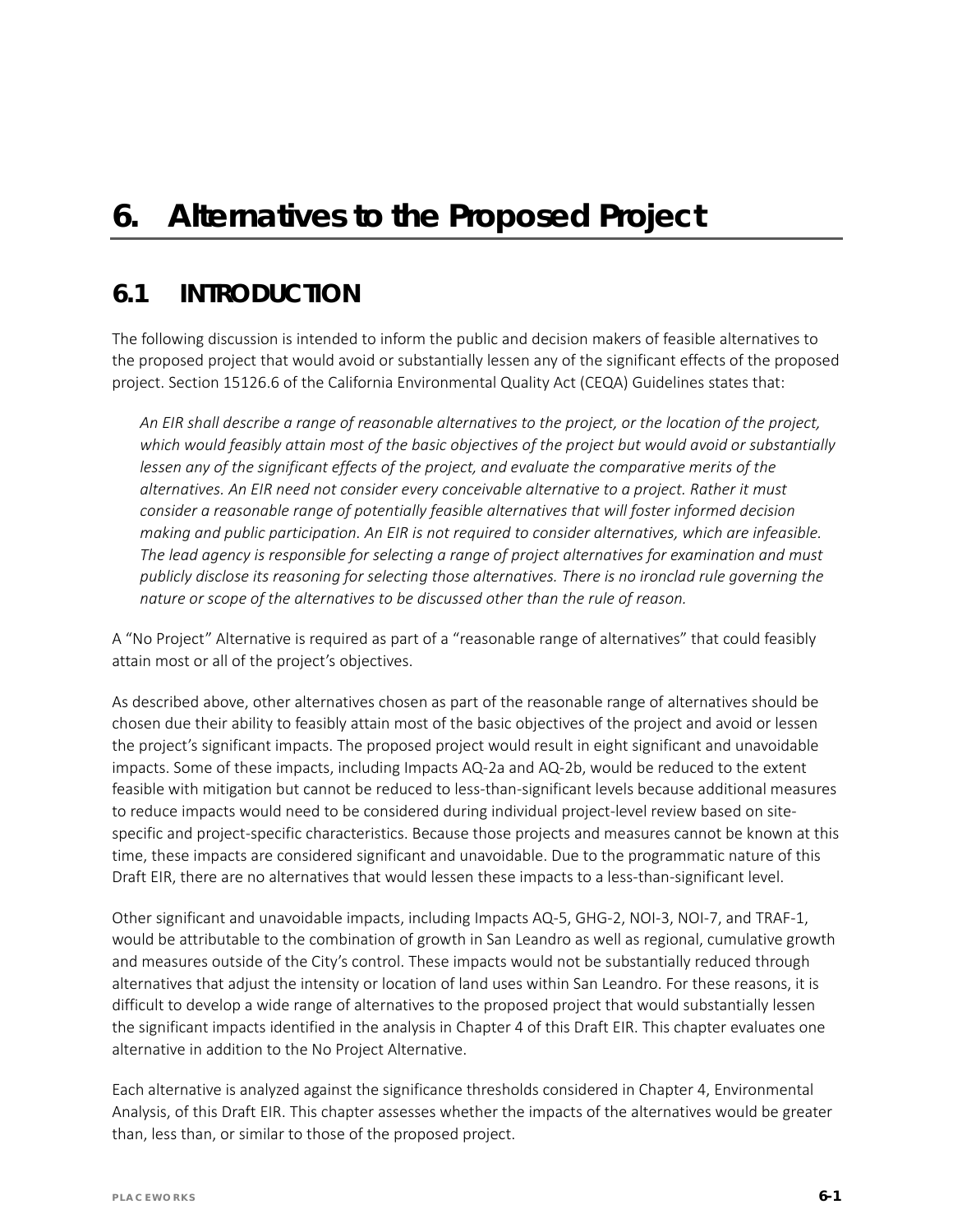# **6.2 OVERVIEW OF PROJECT ALTERNATIVES**

The alternatives to the proposed project are described below. Table 6-1 provides a summary of development program for each alternative.

- No Project Alternative. Consistent with Section 15126.6(e)(2) of the CEQA Guidelines, under the No Project Alternative, neither the proposed General Plan Update nor the proposed Zoning Code amendments would not be adopted, and future development in the city would continue to be subject to existing policies, regulations, development standards, and land use designations under the existing San Leandro General Plan and Zoning Code. The General Plan land use map for the No Project Alternative would be the same as the City's current General Plan land use map. Total acreages of various land use designations would not differ drastically between the proposed project and the No Project Alternative. However, the No Project Alternative would not include the new higher density residential land use or transit-oriented development designations of the proposed project, nor would it include the increases in allowable residential densities associated with proposed Zoning Code amendments. Therefore, the No Project Alternative would result in less residential development than the proposed project. In terms of job growth, the No Project Alternative would not include the proposed Industrial Transition designation or the proposed Economic Development Element, with its job-generating focus on innovation, and local manufacturing and technology sector growth. Therefore, while the No Project Alternative might result in a similar amount of non-residential square footage by 2035, that square footage would be more likely to be warehousing or traditional manufacturing, containing a lower proportion of employees per square foot and therefore fewer jobs.
- Reduced Industrial Development Alternative. In the Reduced Industrial Development Alternative, portions of the General Industrial land use designation of the proposed project would be converted to residential uses. This would have the benefit of reducing new sources of Toxic Air Contaminants (TACs) from industrial uses, such as chemical processing, chrome-plating, plastics manufacturing, printing and photography, auto painting, food packaging, and decreasing facilities that would potentially be located near new sensitive receptors. Under this Alternative, proposed residential densities throughout the city would be slightly decreased overall, resulting in the same total number of housing units as the proposed project, yet spread over greater area of San Leandro. The reduced potential for new industry associated with this Alternative means that job growth would be less than that of the proposed project, and more consistent with 2035 ABAG projections (see Table 6-1). In addition, the proposed Zoning Amendments, in particular the proposed zoning map amendments, would be tailored to be consistent with a General Plan land use map that supports the Reduced Industrial Development Alternative.

## **6.3 ALTERNATIVES CONSIDERED INFEASIBLE**

Section 15126.6(c) of the State CEQA Guidelines requires EIRs to identify any alternatives that were considered by the lead agency but were rejected as infeasible during the scoping process, and briefly explain the reasons underlying the lead agency's determination. Section 15126.6(c) provides that among the factors that may be used to eliminate alternatives from detailed consideration in an EIR are (i) failure to meet most of the basic project objectives, (ii) infeasibility, or (iii) inability to avoid significant environmental impacts.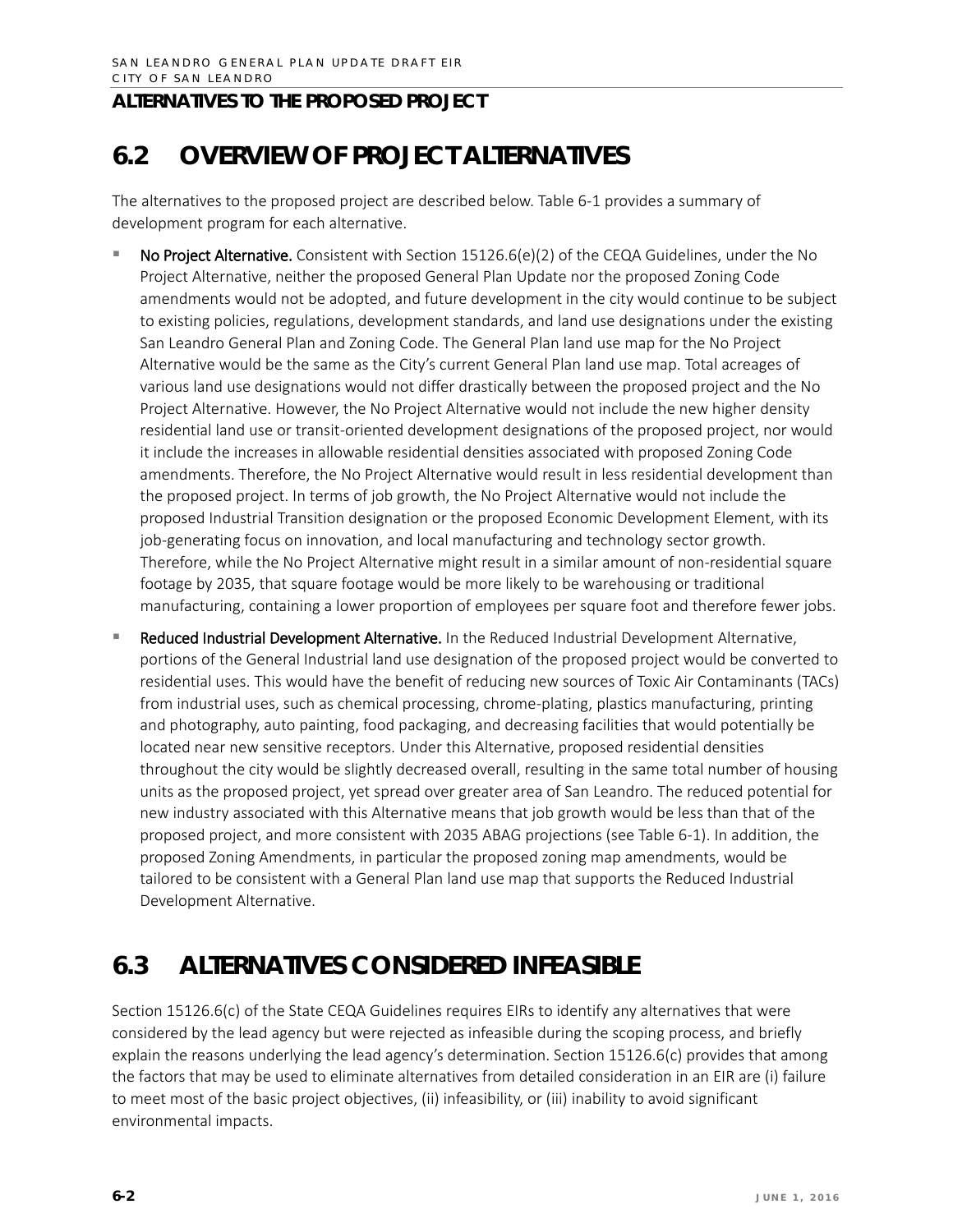|                                               | <b>Housing Units</b>            |                          |       |                                    |        |
|-----------------------------------------------|---------------------------------|--------------------------|-------|------------------------------------|--------|
|                                               | Single-Family                   | Multi-Family             | Total | Residents                          | Jobs   |
| Proposed Project                              | 755                             | 4.840                    | 5.595 | 14.790                             | 12,130 |
| No Project Alternative                        | Fewer than the proposed project |                          |       | Fewer than the<br>proposed project |        |
| Reduced Industrial Development<br>Alternative |                                 | Same as proposed project |       |                                    | 7,710  |

#### TABLE 6-1 COMPARISON OF THE PROPOSED PROJECT AND ALTERNATIVE HORIZON YEAR DEVELOPMENT PROJECTIONS

Source: Association of Bay Area Governments, Plan Bay Area, Projections 2013, City Table, Alameda County; City of San Leandro; PlaceWorks, 2015 (see Appendix B).

The City of San Leandro and community members indicated support for slow growth and minimal change. An alternative that would result in less overall growth was also considered in order to reduce project impacts associated with construction-related air quality and noise impacts. To accomplish a Lower Growth Alternative, the total area of higher-density land use designations would need to be reduced and the development intensities allowed under various other residential designations would need to be lowered. However, this Alternative was ultimately deemed infeasible because it prevented the City from meeting its Regional Housing Needs Allocation (RHNA), the affordability-based housing minimum mandated by the California Department of Housing and Community Development. In addition, reduced residential growth potential, combined with the high potential for job growth associated with proposed commercial, industrial, mixed-use, and transit-oriented development land use designations, would have increased jobs growth while dampening housing growth, preventing a healthy jobs/housing balance in the city. As such, the Lower Growth Alternative would not achieve many of the objectives of the proposed project, including those related to sustainable growth, provision of housing opportunities, and enhancement of local quality of life. Moreover, to the extent that many of the impacts identified in this Draft EIR are impacts resulting from both residential *and non-residential* growth in San Leandro, in combination with regional growth (transportation, air quality, greenhouse gases, and noise), a Lower Growth Alternative would not avoid those impacts, even with drastically lowered residential growth. The Lower Growth Alternative therefore was not further analyzed in this chapter.

## **6.4 OBJECTIVES ASSESSMENT**

The overall direction of the proposed project is based on the overarching vision established by community members and City leaders early in the project process. That vision calls for a General Plan that establishes a foundation for ongoing opportunity for all residents, economic innovation, fiscal sustainability, and a diverse mix of neighborhoods. As listed in Chapter 3, Project Description, of this Draft EIR, the specific objectives of the proposed project are to:

- Preserve and enhance the high quality of life enjoyed by San Leandro residents.
- Create a positive environment for local business, and foster business retention and attraction.
- Grow more sustainably, and in a manner that reduces non-renewable resource consumption and greenhouse gas (GHG) emissions.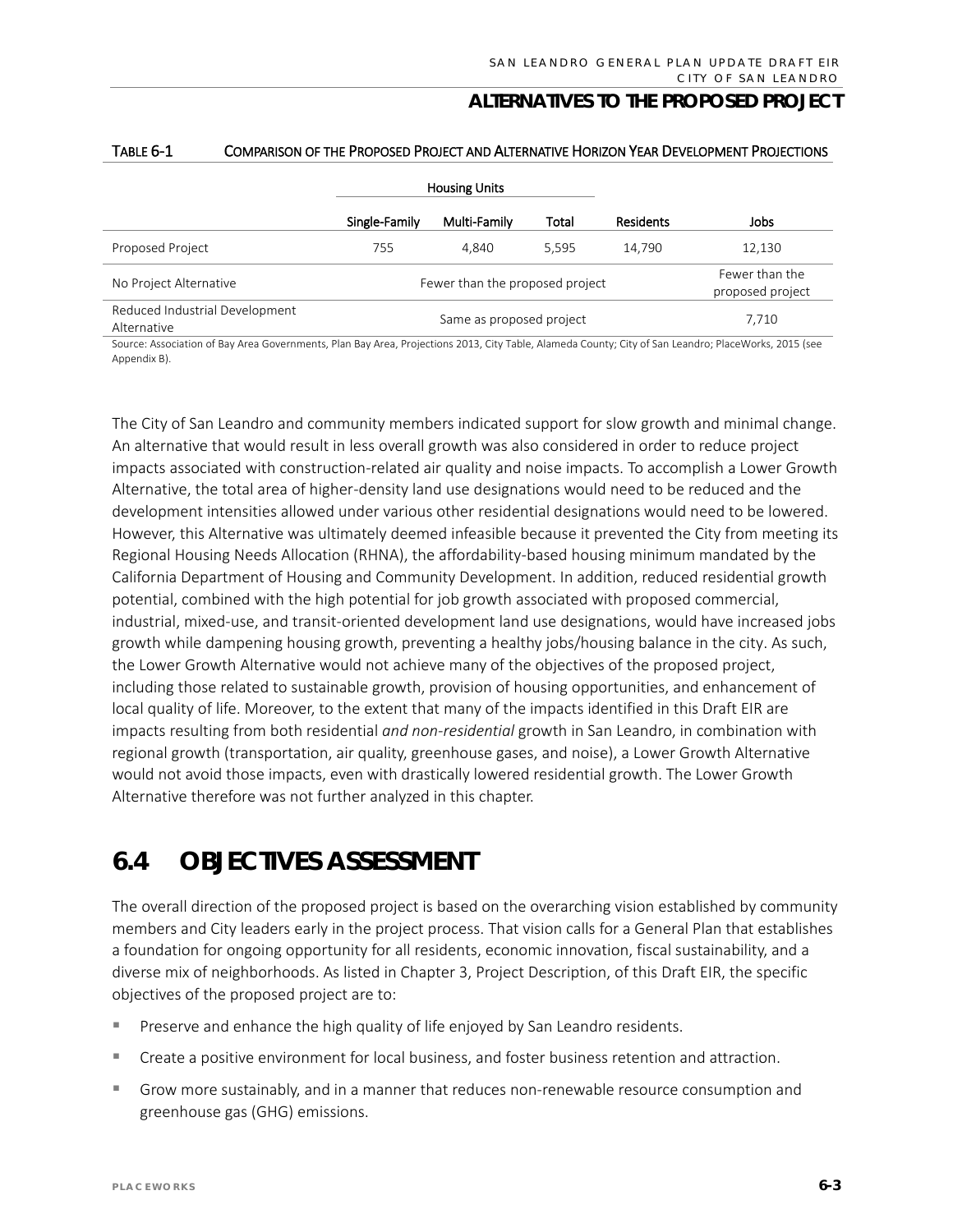- Reduce vehicle miles traveled (VMT) by creating "complete streets" that enhance opportunities for pedestrians, bicyclists, and transit users.
- **IMPROVE THE IMPROVE STATE IS SET UP:** Improve transportation safety and reduce the adverse incorporation of supportionals.
- $\blacksquare$  Promote public health and safety.
- Create San Leandro's fair share of new housing opportunities for persons of all incomes and special needs.
- Respond to demographic and economic changes.
- Promote and meet the needs of a diverse population.
- **Direct future growth to appropriate locations and implement adopted transit-oriented development** plans.
- Ensure that infill development, including major residential alterations and additions, is sensitive to and compatible with surroundings.
- Create a stronger sense of place, and improved connectivity between neighborhoods and shopping.
- Continue to provide high-quality parks and recreational facilities.
- **EXECUTE:** Reduce the potential for loss of life and property due to a natural or man-made disaster.
- **IMPROVE ACCESS TO the shoreline while protecting and restoring the waterfront environment.**
- Adapt to the impacts of climate change.
- **IMPROVE OPEN SPACE IS THE CITY, Including San Leandro Creek and the East Bay Greenway.**
- Reduce conflicts between industrial and residential uses.
- Provide outstanding public services.
- **Preserve historic resources.**

## **6.4.1 NO PROJECT ALTERNATIVE**

The proposed General Plan Update would carry forward many of the goals and policies of the existing General Plan. Thus the No Project Alternative would meet many of the objectives of the proposed project. However, the No Project Alternative would not include key changes to the City's land use map that facilitate strategic, high-density, mixed-use, and transit-oriented development. These changes include the proposed Medium-High Residential and Bay Fair Transit-Oriented Development land use designations, the folding of the Office designation into the Transit-Oriented Development Mixed-Use and Neighborhood Commercial designations, and the increased density allowed in High Density Residential areas. Without these changes, the No Project Alternative would not fully achieve the City's objectives to create a positive environment for local business, grow sustainably in a manner that reduces VMT and GHG emissions, direct future growth to transit-oriented locations, create housing opportunities for persons of all incomes and special needs, or respond to current demographic changes.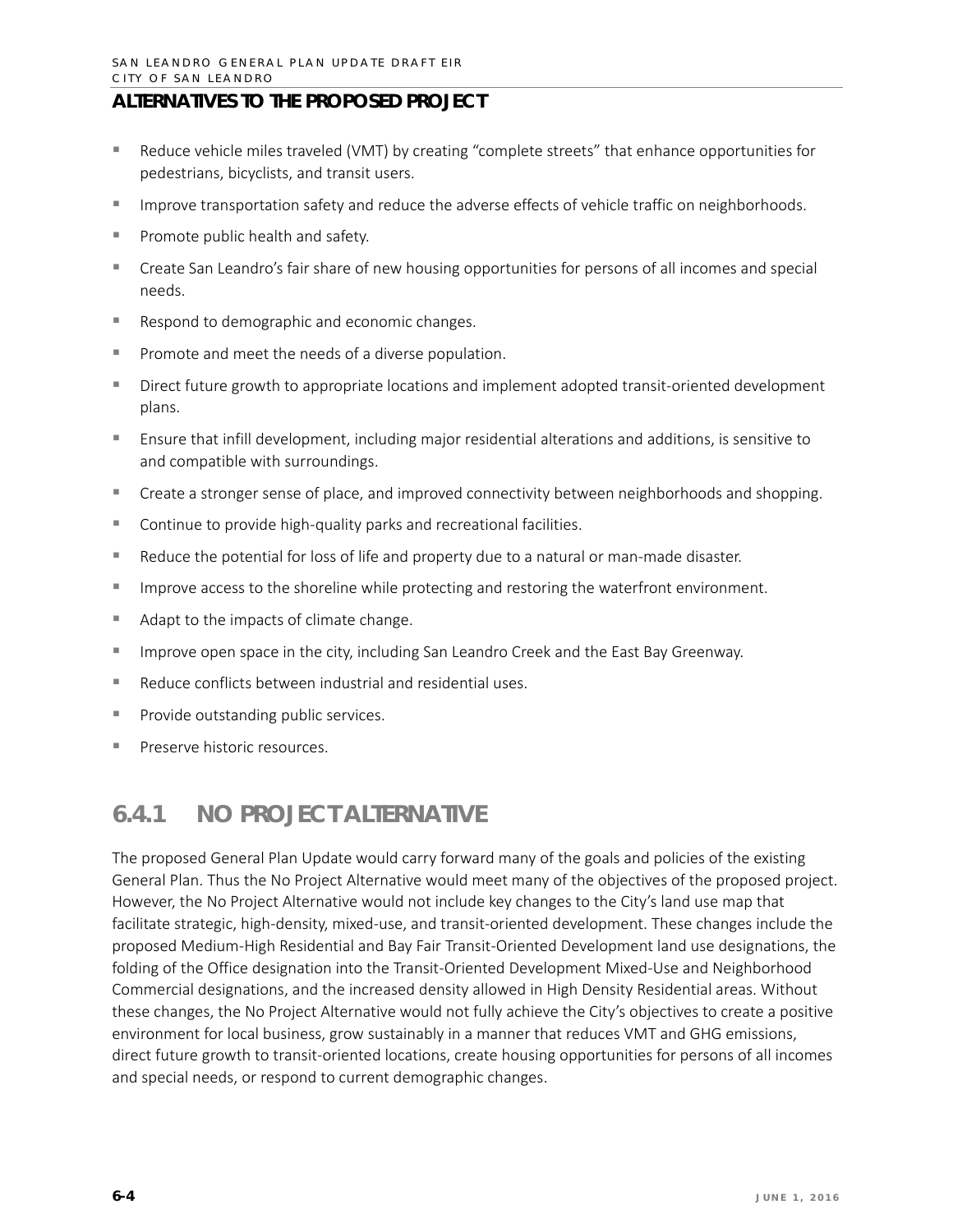The No Project Alternative would adhere to the current General Plan focus on preservation of land for warehousing and distribution, as opposed to the proposed project goals of creating innovation districts, placing San Leandro on the leading edge of the Bay Area's manufacturing and technology economy, and reducing conflicts between industrial and residential uses. These deficiencies would further prevent this Alternative from meeting the objective of creating a positive business environment that sustains economic growth and fosters fiscal health.

## **6.4.2 REDUCED INDUSTRIAL DEVELOPMENT ALTERNATIVE**

The policy foundation of the Reduced Industrial Development Alternative is similar to the proposed project. However, the key characteristic of this Alternative—replacement of some areas of General Industrial land use with residential land use—would affect the degree to which it would achieve certain project objectives.

Because this Alternative would reduce the potential for land uses that emit dangerous, industrial-based TACs and other pollutants as compared to the proposed project, it would better work to preserve the quality of life of San Leandro residents, support growth that reduces air pollution emissions, and promote general public health and safety, all key project objectives. However, the same loss of industrial land would prevent this Alternative from fully meeting the objectives of job generation and industry retention in San Leandro.

## **6.5 IMPACT ASSESSMENT**

In the following sections, each alternative is analyzed against the impact factors considered for the proposed project, according to whether it would have effects similar to, greater, or less than the proposed project. An Environmentally Superior Alternative in selected Section 6.6.

## **6.5.1 NO PROJECT ALTERNATIVE**

As noted above, CEQA Guidelines Section 15126.6(e) requires that an EIR analyze a "No Project" alternative. Under the No Project Alternative, the proposed project would not be adopted, and future development in the city would continue to be subject to existing policies, regulations, development standards, and land use designations of the existing San Leandro General Plan and Zoning Code.

## **6.5.1.1 AESTHETICS**

As explained in Chapter 4.1, Aesthetics, the proposed project would result in three less-than-significant impacts and one no impact to aesthetics.

The proposed project would not significantly impact any scenic vistas because in areas of the city with designated scenic views, including views west to the Bay from the Shoreline and hills above Interstate 580 (I-580), development patterns are built out and proposed land use designations are consistent with existing development patterns. Most of those proposed designations—garden residential, commercial and open space—are consistent with the existing General Plan, and thus with the No Project Alternative.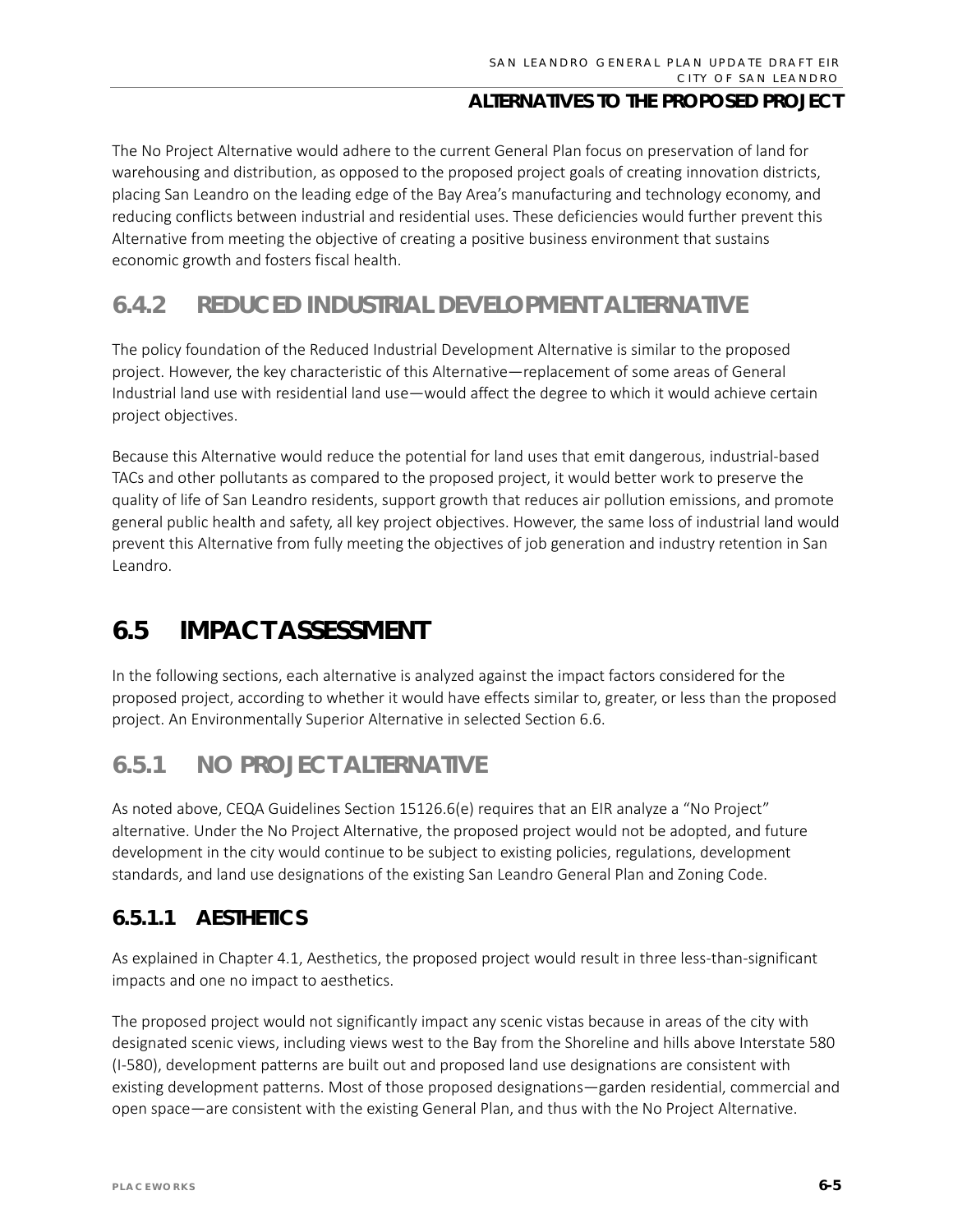However, the No Project Alternative would not include a series of land use policies developed to strengthen waterfront and shoreline views, as included in the proposed project.

There are no highways in San Leandro officially designated as Scenic by Caltrans Highway. Therefore, like the proposed project, the No Project Alternative would have no impact on such an aesthetic resource.

The proposed project would not significantly degrade the existing character of the site and its surroundings. As explained in Chapter 4.1, this is because the preservation of significant natural areas, views, gateways and scenic natural resources identified by the City is accounted for in a series of proposed goals, policies and actions developed specifically to protect aesthetic resources. While the No Project Alternative would include site preservation and design policies of the existing Historic Preservation and Community Design Element, it would not include those proposed policies to strengthen Downtown beautification and design guidelines, promote quality industrial area urban design, promote visual arts and placemaking, target public improvements in specific locations, and improve street beautification efforts.

Finally, the proposed project would not expose people on- or off-site to substantial light or glare which would adversely affect day or nighttime views in the area. Although the development of commercial and business/industrial uses in certain areas of the city associated with the proposed Plan may have the potential to substantially increase lighting and glare levels, both the existing State regulation of light pollution and proposed policy in the Land Use and Open Space and Conservation elements would reduce the impact of those increases to less-than-significant levels. While the No Project Alternative would allow for less commercial, urban style development with the potential to significantly increase light and glare, it would not include new General Plan actions targeting light control. Thus, it would have a similar impact in comparison to the proposed project.

Overall, the No Project Alternative would have a *greater* impact to aesthetics as compared to the proposed project.

## **6.5.1.2 AIR QUALITY**

As shown in Chapter 4.2, Air Quality, the proposed project would result in two less-than-significant impacts, two significant and unavoidable impacts, and one significant but mitigable impact to air quality. Under the proposed project, VMT per population and per service population would be reduced from existing levels, and proposed General Plan policies would not conflict with an applicable air quality plan, including the Bay Area Air Quality Management District's (BAAQMD) 2010 Bay Area Clean Air Plan.

The No Project Alternative would result in an overall lower level of growth than the proposed project, with fewer projected residents and jobs. This lower growth and balance in jobs and housing would be expected to reduce VMT, and thus result in fewer emissions than the proposed project. However, the No Project Alternative would not include transit-oriented land use designations and several new land use and transportation policies that would promote transit use and non-auto trip patterns. The proposed project would also achieve the BAAQMD efficiency target of 6.6 metric tons of GHG emissions per service population (residents plus employees) for 2020, and would also be on a trajectory to achieve the 2035 target recently identified in Executive Order B-30-15 (see Section 6.5.1.6, below). The No Project Alternative would not include the same GHG emissions reductions policies and transit-oriented land uses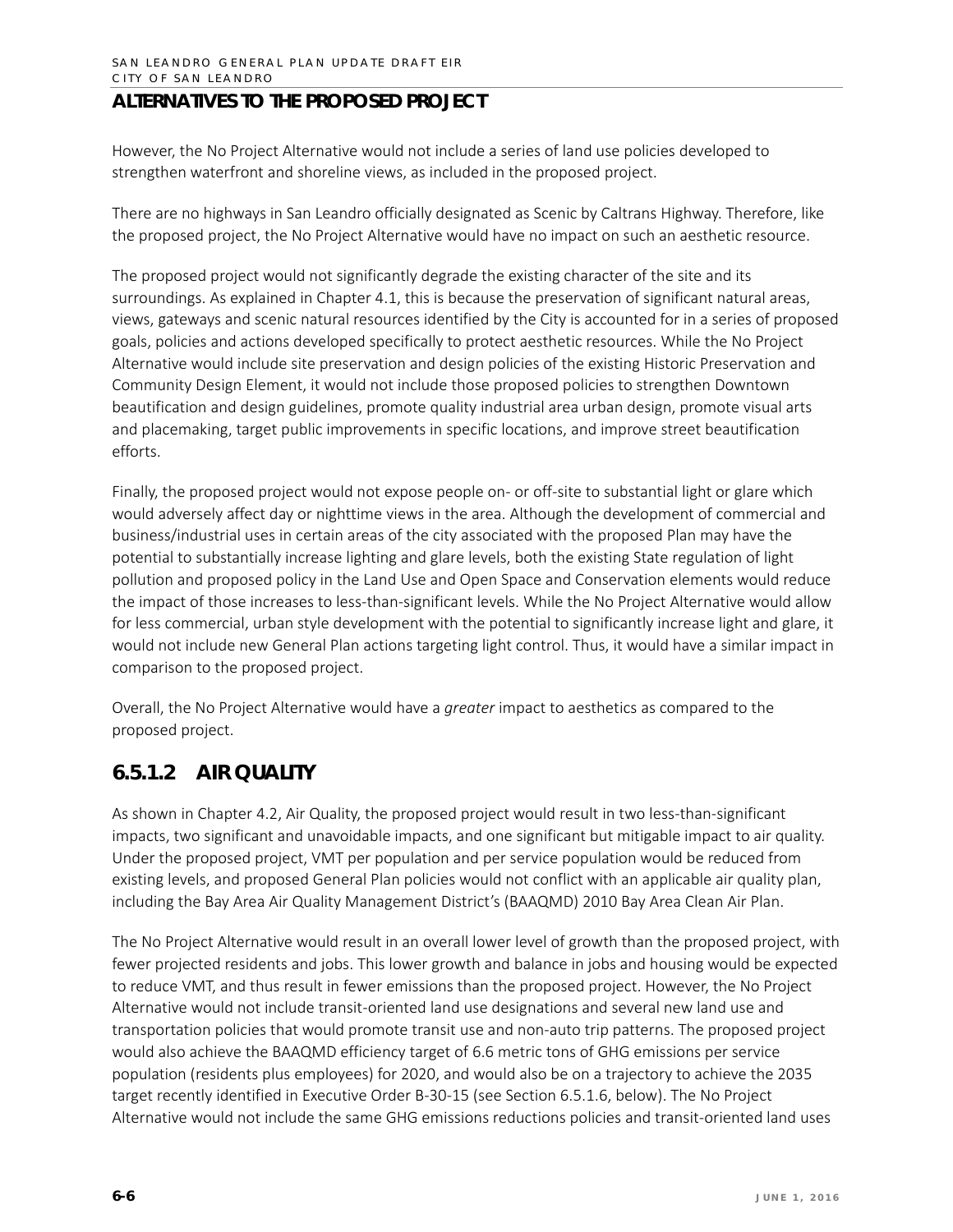that would be adopted under the proposed project, and would therefore achieve less consistency with the above regulations.

As explained in Chapter 4.2, despite implementation of the policies in the proposed project, criteria air pollutant emissions associated with the proposed project and proposed project construction activities would cause a substantial net increase in emissions that exceeds the BAAQMD regional significance threshold. These two impacts would remain significant despite mitigation measures. The proposed project includes policies to reduce criteria air pollutants to the maximum extent practicable, several of which would not be adopted under the No Project Alternative. However, the No Project Alternative would produce less transportation-related emissions. Under both the proposed project and No Project Alternative, subsequent environmental review of development projects would be required to assess potential operational emissions impacts under BAAQMD's project-level thresholds. Measures to reduce criteria air pollutant emissions would be considered during individual project-level review under both the proposed project and No Project Alternative. However, those projects and measures cannot be known at this time. Therefore, the No Project Alternative would not avoid this significant and unavoidable impact.

Implementation of the proposed project would expose sensitive receptors to new sources of substantial concentrations of TACs, an impact deemed significant. New industrial development allowed under the proposed project, such as chemical processing, chrome-plating, plastics manufacturing, printing and photography, auto painting, food packaging, and decreasing facilities, would have the potential to generate substantial stationary and transportation-related sources of emissions near housing and other sensitive receptors. Mitigation in the form of a required health risk assessment (HRA) for non-residential land uses within 1,000 feet of a sensitive land use would reduce the impact to less than significant. The No Project Alternative would include the existing General Plan focus on retention of general industry and manufacturing, and thus would also result in significant emissions of TACs.

As stated in Chapter 4.2, odor impacts of the proposed project would be minimized by review of projects using BAAQMD's odor screening distances during future CEQA review, implementation of a series of land use and environmental hazards policies, and compliance with BAAQMD Regulation 7 to a less than significant level and no mitigation measures are required. The No Project Alternative would include relevant General Plan policies and would be subject to the same regulation.

Overall, the No Project Alternative would have *similar* air quality impacts to the proposed project.

## **6.5.1.3 BIOLOGICAL RESOURCES**

As shown in Chapter 4.3, Biological Resources, the proposed project would result in less-than-significant impacts to biological resources.

Under the No Project Alternative, new development would continue throughout the city under existing plans and regulations. As under the proposed project, future development and land use activities would occur primarily in urbanized areas where biological resources are limited. The potential for occurrence of special-status species, sensitive natural communities, wetlands, riparian habitat, or wildlife corridors in these areas is generally remote in comparison to undeveloped lands with natural habitat accommodating the range of species known to occur within the EIR Study Area. Regardless, like the proposed project, the No Project Alternative would include policies involving preservation of open space, expansion of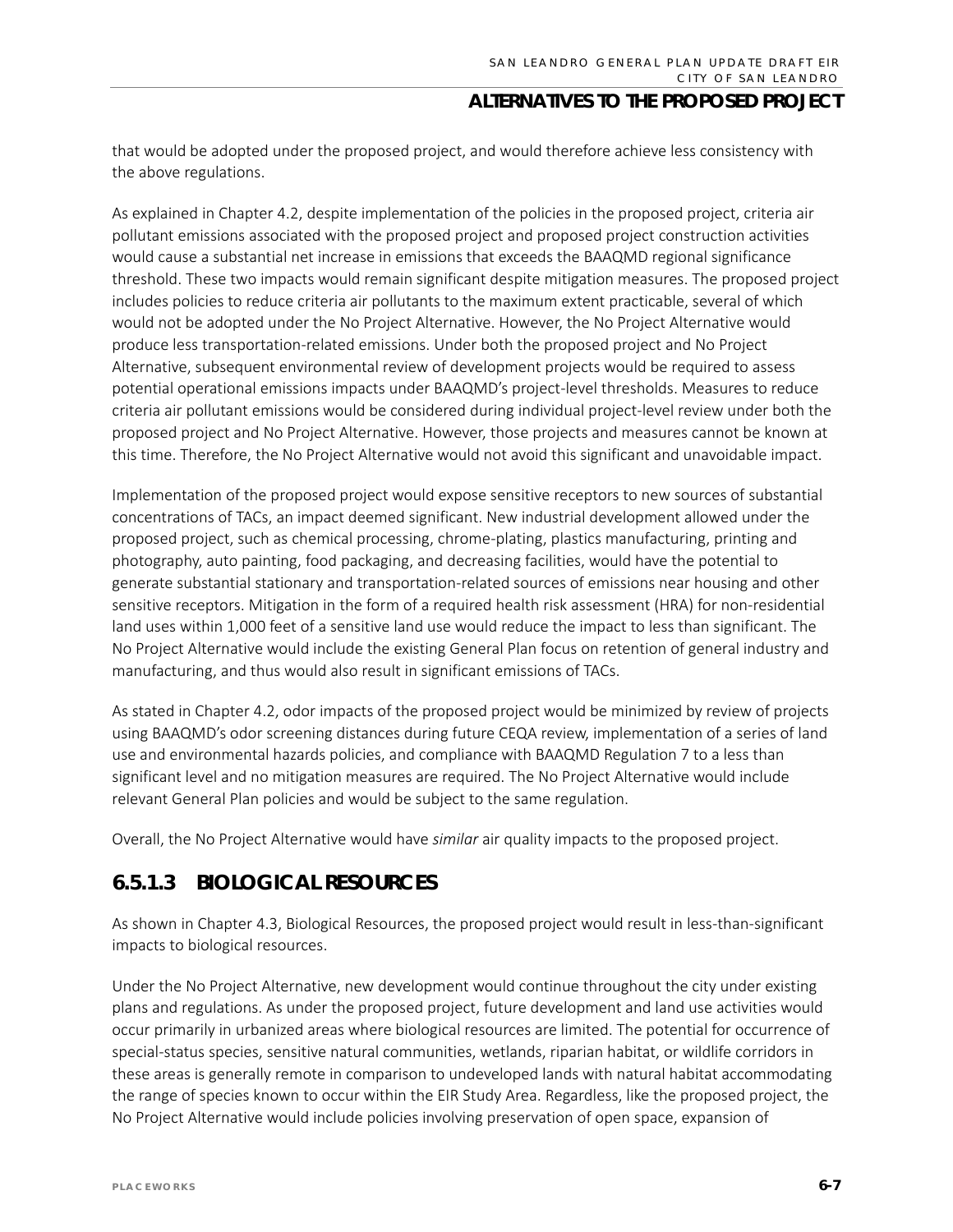parklands, creek stewardship, ecosystem management and restoration of the San Leandro Creek Corridor and shoreline marshlands, as well as an existing General Plan action which calls for site-specific biological assessments. As such, like the proposed project, the No Project Alternative would have less-thansignificant impacts to special-status species or sensitive communities, nor would it interfere substantially with the movement of resident or migratory species.

Similar to the proposed project, the No Project Alternative would have less-than-significant impacts to federal wetlands. This is because potential impacts to resources such as San Leandro Creek would be mitigated by implementation of the site assessments called for by the action identified above, as well as environmental review and oversight by regulatory agencies entrusted with enforcement of State and federal regulations addressing the protection and management of wetlands. As noted in Chapter 4.3, no conservation plans have been adopted encompassing all or portions of San Leandro, and thus neither the proposed project nor the No Project Alternative could conflict with such a plan.

Finally, like the proposed project, the biology and conservation related policies identified in Chapter 4.3 and described above mean the No Project Alternative would result in less-than-significant cumulative impacts to biological resources.

Overall, the No Project Alternative would have a *similar* impact to biological resources as the proposed project.

## **6.5.1.4 CULTURAL RESOURCES**

As described in Chapter 4.4, Cultural Resources, the proposed project would result in less-than-significant impacts to cultural resources.

Under the No Project Alternative, new development would continue throughout the city under existing plans and regulations. As explained in Chapter 4.4, there are 54 identified historic resources, ten archaeological sites, and assumed potential for paleontological resources in the city. These could all be impacted by new demolition, inappropriate modification, or inappropriate new construction under the proposed project or No Project Alternative. However, the potential impact of the proposed project to these resources was found to be less than significant, due to implementation of proposed General Plan policies and application of existing federal, State, and local laws and regulations. Because the No Project Alternative would include General Plan policies for cultural and historical resource preservation, and remain subject to the same laws and regulations, it would also have less-than-significant impacts on those resources.

Like the proposed project, the No Project Alternative would be subject to the procedures for conduct following the discovery of human remains set forth in California Health and Safety Code, Public Resources Code and the California Code of Regulations. As such, the alternative would also have a less-thansignificant impact related to disturbance of human remains.

The No Project Alternative would not include proposed policies to protect tribal cultural resources and paleontological resources, and therefore may result in adverse effects that would not occur under the proposed project.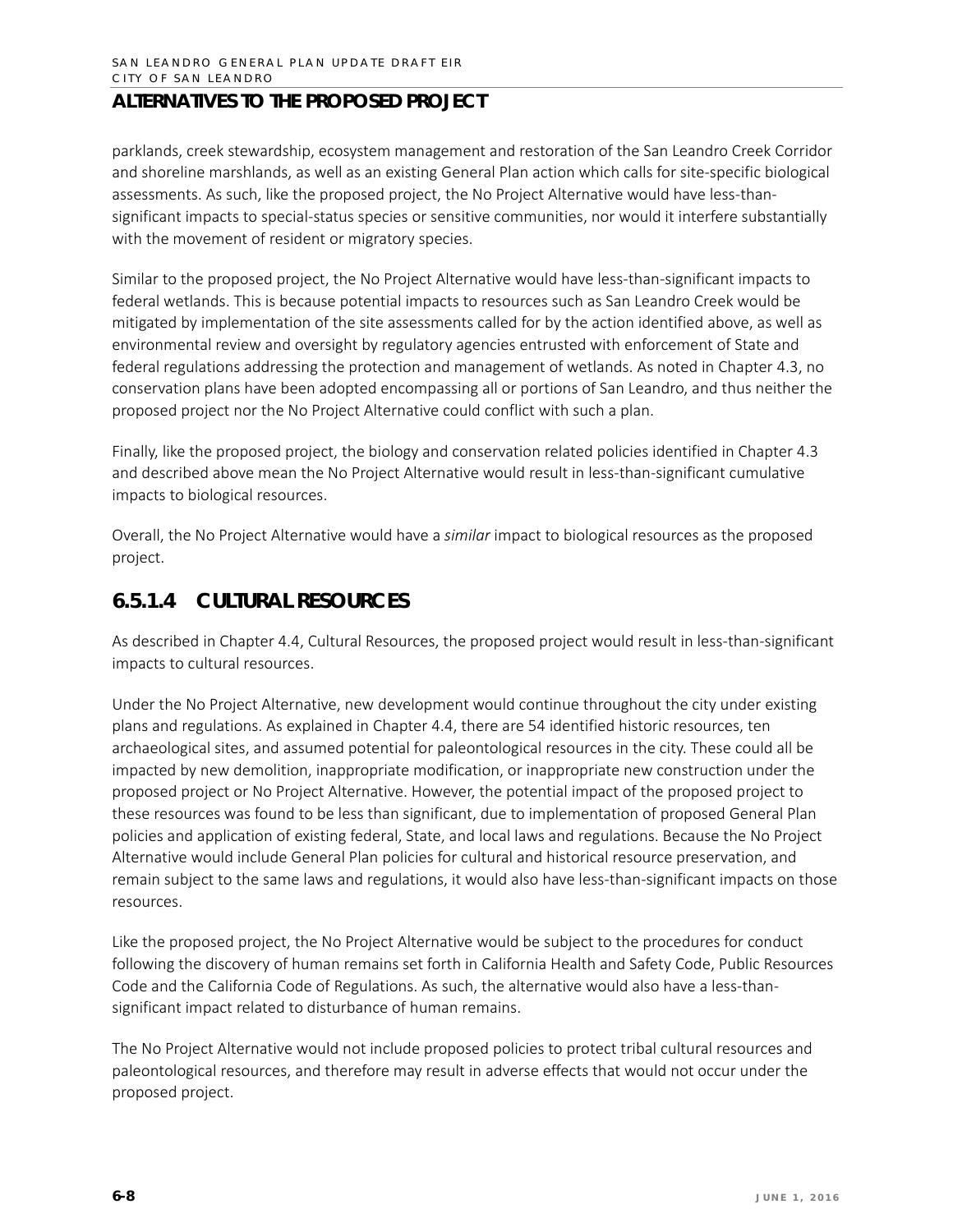Overall, the No Project Alternative would have a *greater* impact to cultural resources as compared to the proposed project.

## **6.5.1.5 GEOLOGY, SOILS, AND SEISMICITY**

As described in Chapter 4.5, Geology, Soils, and Seismicity, the proposed project would result in less-thansignificant impacts related to geology, soils and seismicity.

The proposed project would not result in substantial soil erosion or loss of topsoil. Compliance with existing regulatory requirements, such as implementation of erosion control measures specified in the City's Municipal Code and the City's grading and drainage requirements for new developments, would ensure that impacts associated with substantial erosion and loss of topsoil would be less than significant. Because the No Project Alternative would be required to comply with those regulations, it too would avoid significant impacts from soil erosion or loss of topsoil.

Like the proposed project, the No Project Alternative would not result in a significant impact related to development on unstable geologic units or result in lateral spreading, subsidence, liquefaction, or collapse. Development under both scenarios would have to comply with California Building Code (CBC) requirements adopted in the San Leandro Municipal Code, which require detailed geotechnical studies in areas of suspected geologic hazards. Both would also be subject to proposed project policies requiring submittal of geologic studies prior to development in hazardous areas, further mitigating potential significant impacts.

Although the shrink-swell potential for some of the dominant soil types in San Leandro has been found to be high, the proposed project would not create substantial risks to property as a result of its location on expansive soil. Compliance with existing State and local laws and regulations, such as the CBC, and proposed General Plan Action EH-1.1-A would ensure that the impacts associated with development on expansive soil are minimized, by requiring the submittal and review of detailed soils and/or geologic reports prior to construction. The No Project Alternative would include this General Plan action and remain subject to CBC requirements. Consequently, it too would have a less-than-significant impact related to expansive soils.

Finally, like the proposed project, development under the No Project Alternative is not expected to require the use of septic tanks or alternative wastewater disposal systems, as wastewater would be discharged into the existing public sanitary sewer system. Therefore, the impact of the No Project Alternative from the use of septic tanks or alternative wastewater disposal systems would be less-than-significant as well.

Overall, the No Project Alternative would have a *similar* geology, soils, and seismicity-related impact as the proposed project.

## **6.5.1.6 GREENHOUSE GAS EMISSIONS**

As described in Chapter 4.6, Greenhouse Gas Emissions, the proposed project would result in one lessthan-significant impact and one significant and unavoidable impact associated with GHG emissions.

The climate change analysis in Chapter 4.6 found that, compared to the existing baseline emissions inventory, the City would experience a decrease of GHG emissions in 2020 as a result of State and federal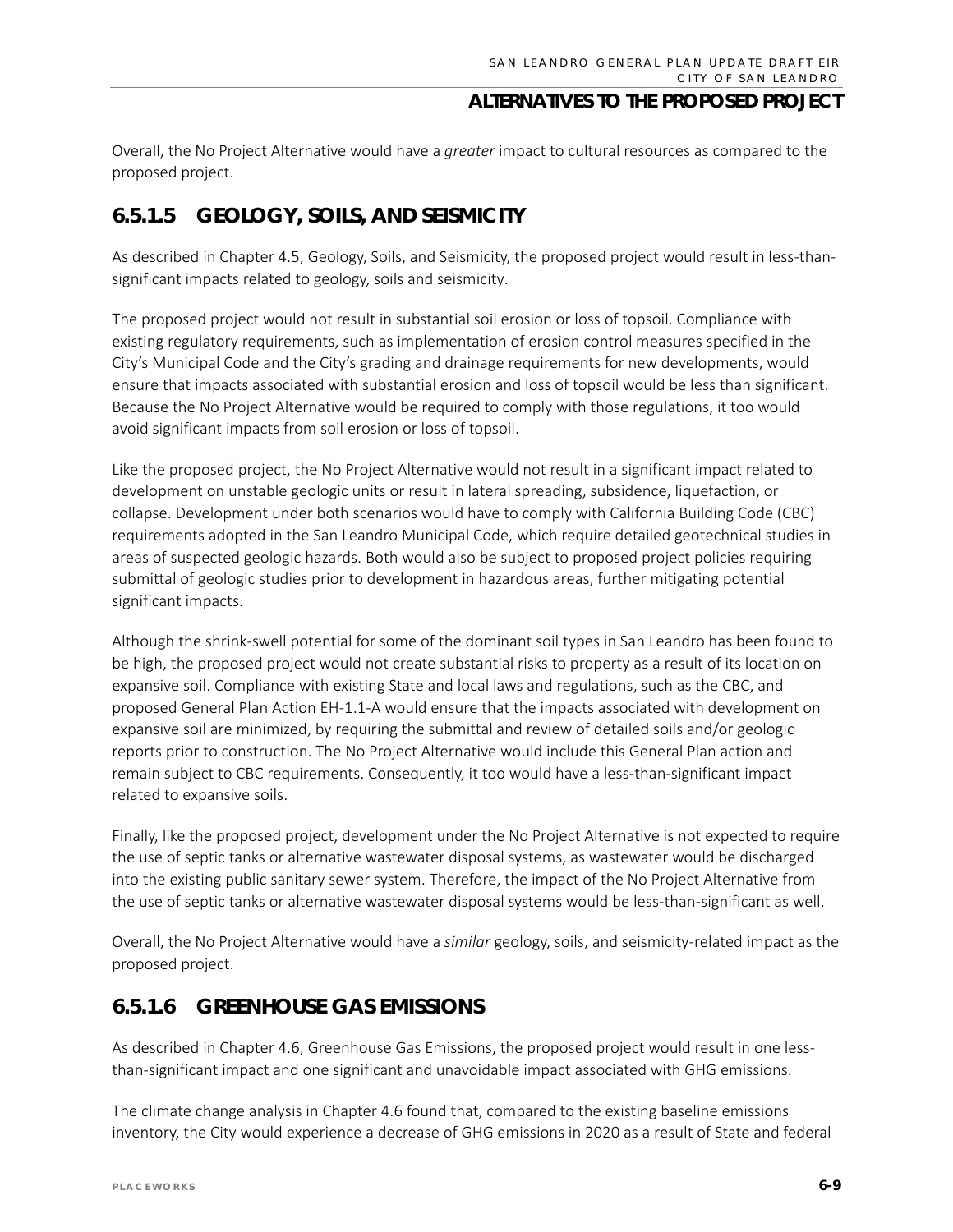regulations adopted to reduce GHG emissions. The analysis reveals that under the proposed project, the City would achieve BAAQMD's year 2020 efficiency metric of 6.6 MTCO<sub>2</sub>e/SP, which is consistent with the GHG reduction targets of AB 32. The analysis also shows that the proposed project would achieve the BAAQMD efficiency metric for year 2035, which would ensure the City maintains a trajectory consistent with the GHG reduction target of Executive Order B-30-15. The impact of GHG emissions to the environment (GHG-1) was found to be less than significant.

Development under the No Project Alternative would be subject to the same State and CEQA requirements and permitting processes as the proposed project. However, the No Project Alternative would not include the General Plan land use designations and policies of the proposed project, nor the proposed Zoning Code amendments. These include transit-oriented and high-density land uses and development policies, as well as new policies in support of Complete Streets and non-automobile trip patterns. Therefore, the No Project Alternative would not achieve the equivalent future reduction in VMT and GHG emissions from on-road transportation sources as the proposed project would.

The analysis in Chapter 4.6 concluded that the proposed project would have a significant and unavoidable impact due to a conflict with one element of AB 32 (GHG-2). The *First Update to the Scoping Plan* requires local governments to adopt emissions reduction targets consistent with the statewide goal of reducing emissions 80 percent below 1990 levels by 2050. While the proposed project would achieve efficiency targets for 2035 and support progress toward long-term goals, additional GHG reductions from new technologies and/or State and federal measures outside the City's control would be necessary to achieve the more aggressive target of an 80 percent reduction below 1990 levels by 2050. However, the proposed project was deemed consistent with, and supportive of, *Plan Bay Area* by encouraging development in identified Priority Development Areas (PDAs). It was also found to be consistent with the goals and actions of the City's 2009 Climate Action Plan (CAP), with policies related to energy upgrades, mobility choices, and waste reduction.

The existing General Plan, which would be carried forward under the No Project Alternative, was developed before the adoption of AB 32, *Plan Bay Area*, or the City's CAP. It follows that it would be less responsive to, and more inconsistent with, those plans and regulations than the proposed project, and therefore would make even less progress toward CARB's 2050 GHG emissions reductions targets than the proposed project.

Overall, the No Project Alternative would have a *greater* GHG-related impact than the proposed project.

## **6.5.1.7 HAZARDS AND HAZARDOUS MATERIALS**

As shown in Chapter 4.7, Hazards and Hazardous Materials, the proposed project would result in lessthan-significant impacts associated with hazards and hazardous materials.

As described in the analysis in Chapter 4.7, future development in the city would be subject to or could involve the use or handling of hazardous materials. These hazards would apply to the No Project Alternative as they would to the proposed project. Hazardous materials are routinely used, transported, and handled throughout the city. Commercial and industrial land uses under either the proposed project or No Project Alternative could use, store, or generate hazardous materials. It is possible that some of these uses could occur within a quarter mile of an existing or proposed school. Under both the proposed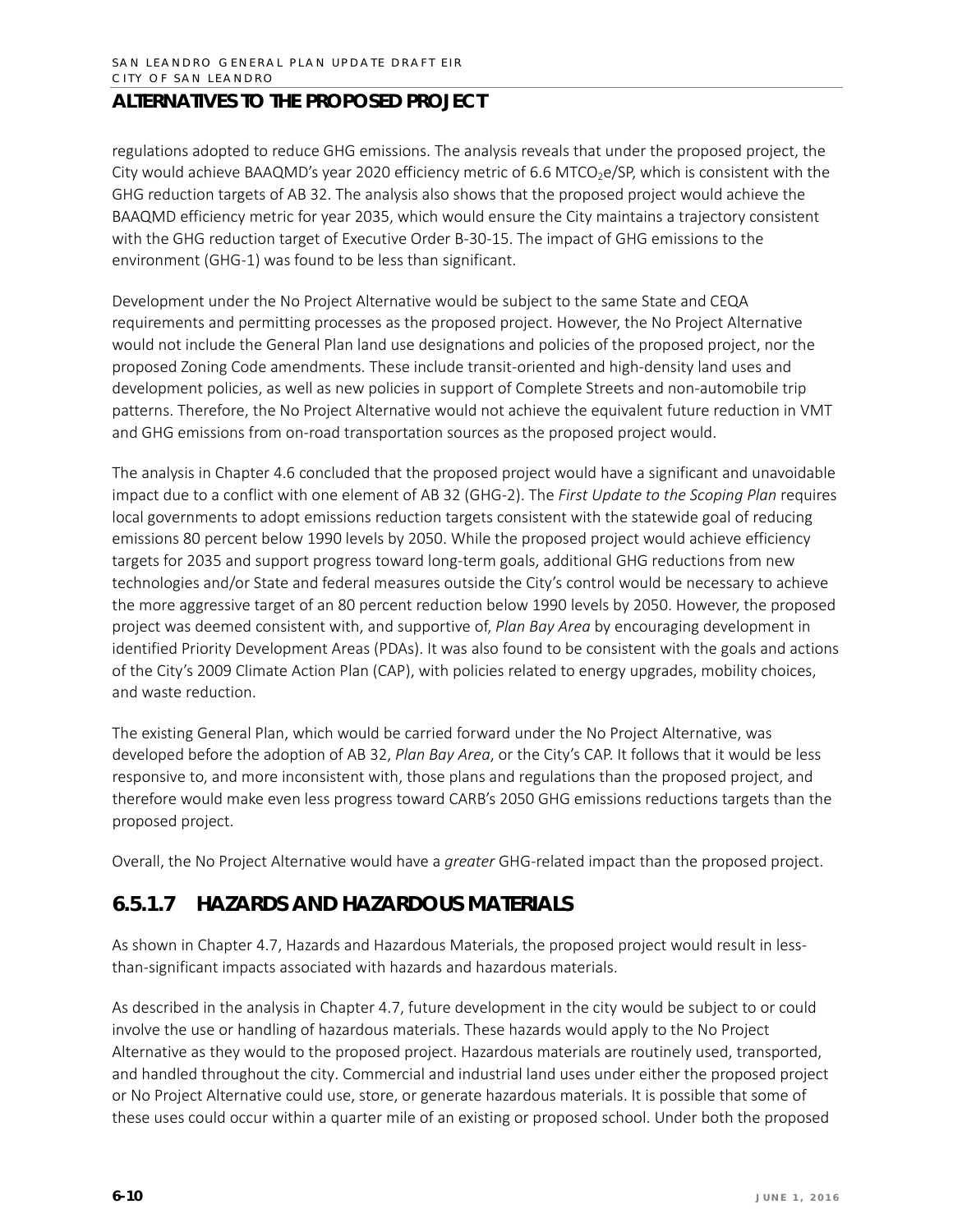project and No Project Alternative, new development could occur on properties that possibly are contaminated and inactive, undergoing evaluation, and/or undergoing corrective action. Construction activities could have the potential to release potentially hazardous soil-based materials into the environment, and demolition of existing structures could potentially result in release of hazardous building materials. Use of hazardous materials on newly-developed properties could include cleaning solvents, fertilizers, pesticides, and other materials used in the regular maintenance and operation of the uses that could occur under either the proposed project or No Project Alternative.

These activities are subject to a variety of federal, State, and local laws, policies, and regulations. In addition, the proposed project contains policies that would further ensure that new development would not create a significant hazard through routine transport, use, or handling of hazardous materials. These policies would remain in place under the No Project Alternative, with the exception that some proposed policy revisions (including new actions related to the Alameda County Hazardous Waste Management Plan, ensuring pipeline safety, and monitoring rail transport of hazardous materials; as well as enhancements to existing hazardous waste policies) would not be adopted.

Development under the proposed project does not contemplate land use changes within the Airport Land Use Compatibility Plan (ALUCP) or Airport Influence Areas for the Oakland International or Hayward Executive Airports. Future development primarily allows varying levels of residential and commercial development and does not change current General Plan land use designations. The proposed project also includes policies intended to minimize risk to all San Leandro residents and employees. These land use designations and policies would be included under the No Project Alternative as well.

As stated in Chapter 4.7, there are no private airstrips in the vicinity of the locations where future development could occur as a result of implementation of the proposed project. Therefore, neither the proposed project nor the No Project Alternative would expose people to hazards associated with private airstrips.

The proposed project contains revised policies that would ensure that new development would not conflict with emergency operations in San Leandro. These policies would not be adopted under the No Project Alternative.

Finally, much of the area surrounding San Leandro east of I-580 is considered to have a moderate and high risk of wildland fire. However, in both the case of the proposed project and No Project Alternative, development would occur mostly in the urbanized center of the city. In addition, both scenarios would include a series of policies and actions to minimize risks involving wildland fires to the maximum extent practicable. Neither the proposed project nor the No Project Alternative would exacerbate existing wildland fire hazards.

Overall, because the No Project Alternative would not include the adoption of several proposed policies and policy upgrades related to hazards, its impact related to hazards and hazardous materials would be *greater* in comparison to the proposed project.

## **6.5.1.8 HYDROLOGY AND WATER QUALITY**

As shown in Chapter 4.8, Hydrology and Water Quality, the proposed project would result in less-thansignificant impacts associated with hydrology and water quality.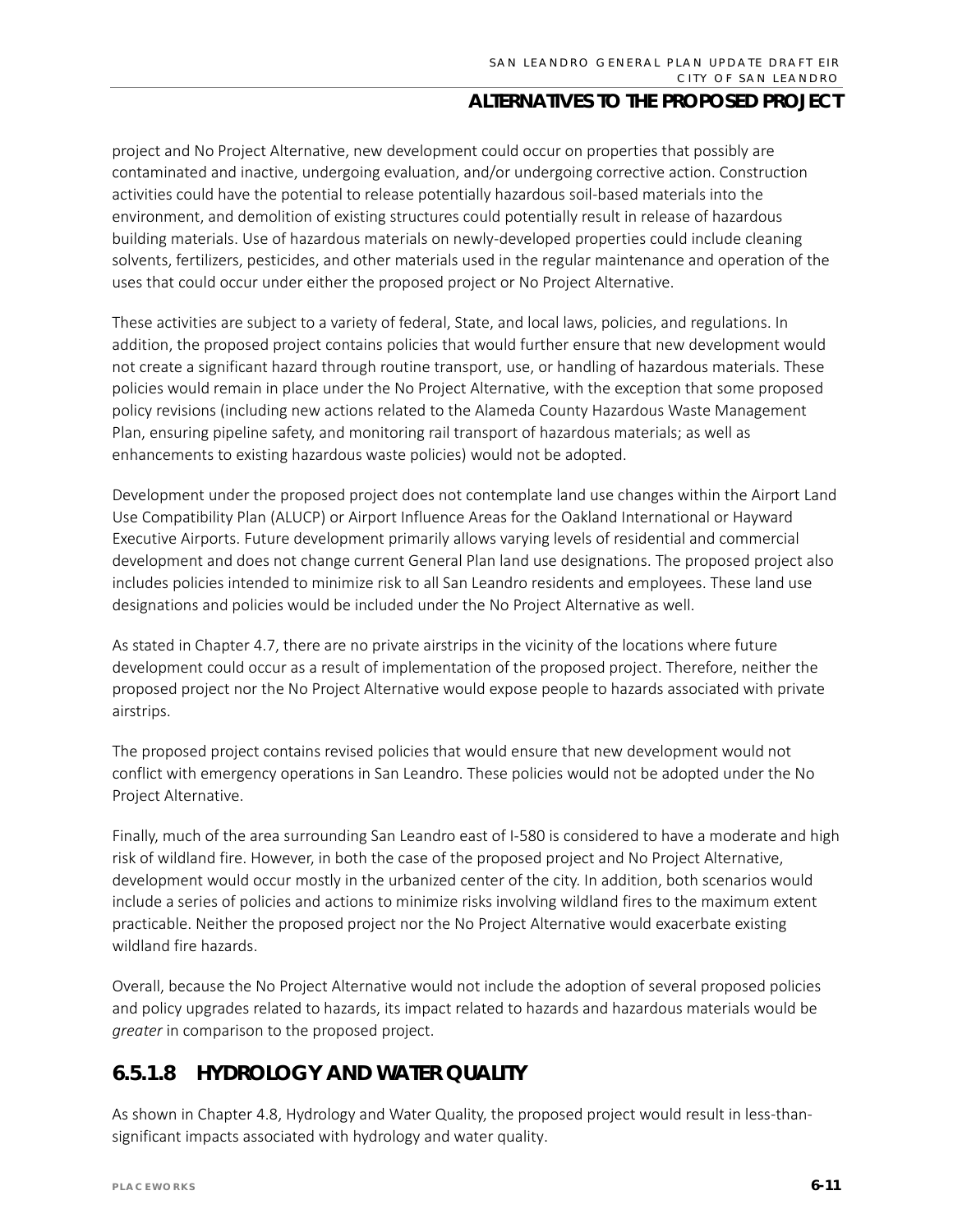Construction and operation of development projects allowed by either the proposed project or No Project Alternative would have the potential to impact water quality and cause erosion and siltation. However, development under both scenarios would be required to comply with existing regulations and guidance documents that would minimize these impacts. The proposed project includes policies that would ensure potential impacts to water quality would not occur with its implementation. Most of these policies would remain in place under the No Project Alternative, with the exception of some proposed policy revisions and new policies. However, compliance with applicable regulations would be expected to prevent significant water quality impacts under the No Project Alternative.

As under the proposed project, much of the future development permitted by the No Project Alternative would be located on sites that have already been developed and have a high percentage of impervious surfaces. However, infill development could take place on undeveloped and unpaved sites and development would be allowed in some areas that currently contain only sparse development. Overall, development allowed under either the proposed project or No Project Alternative would be expected to increase impervious surfaces above the current amount, which could result in a change in drainage patterns that would interfere with groundwater recharge, exceed the capacity of existing or planned stormwater drainage systems, or contribute to on-site or off-site flooding. Applicants for new development and redevelopment under either the proposed project or No Project Alternative would be required to implement design measures and best management practices, as well as meet City Municipal Code requirements, to contribute to groundwater recharge and minimize stormwater runoff and water degradation to less than significant levels.

As discussed in Chapter 4.8, the proposed project would not deplete groundwater resources, as water supplied to the City of San Leandro from the East Bay Municipal Water District (EBMUD) is currently 100 percent from surface water supplies. Additionally, impacts to groundwater would be minimized by a series of groundwater and water conservation policies in the proposed project. Both the surface source of the City's water and most of these policies would remain in place under the No Project Alternative. As such, the No Project Alternative would not deplete groundwater resources either.

Development under the proposed project could result in the placement of residential structures in existing FEMA-designated 100-year Special Flood Hazard Areas (SFHAs). However, compliance with adopted standards for construction in flood hazard zones would ensure that flood flows are not impeded or redirected. As detailed in Chapter 4.8, portions of the Shoreline Development project east of the marina are within the 100-year floodplain, as are parts of the Bay Fair area, with potential flooding in and around the Bayfair Center and the residential area south of Coelho Drive. Although some residential development would occur within floodplains under the No Project Alternative, this alternative would not include the proposed intensification of residential development potential, through new transit-oriented and residential land use designations, in the Bay Fair area. However, since the Shoreline project is already approved, it would occur under either the No Project Alternative or the proposed project. Existing standards to prevent the impedance of redirection of flood flows would apply to development under both the proposed project and the No Project Alternative.

There are isolated pockets of San Leandro east of I-580 that may be susceptible to debris flows/mudslides, but the City has specific development and permit requirements for building in these, and the proposed project includes policies that would reduce potential impacts regarding landslides and other hazards. These policies would remain in place under the No Project Alternative.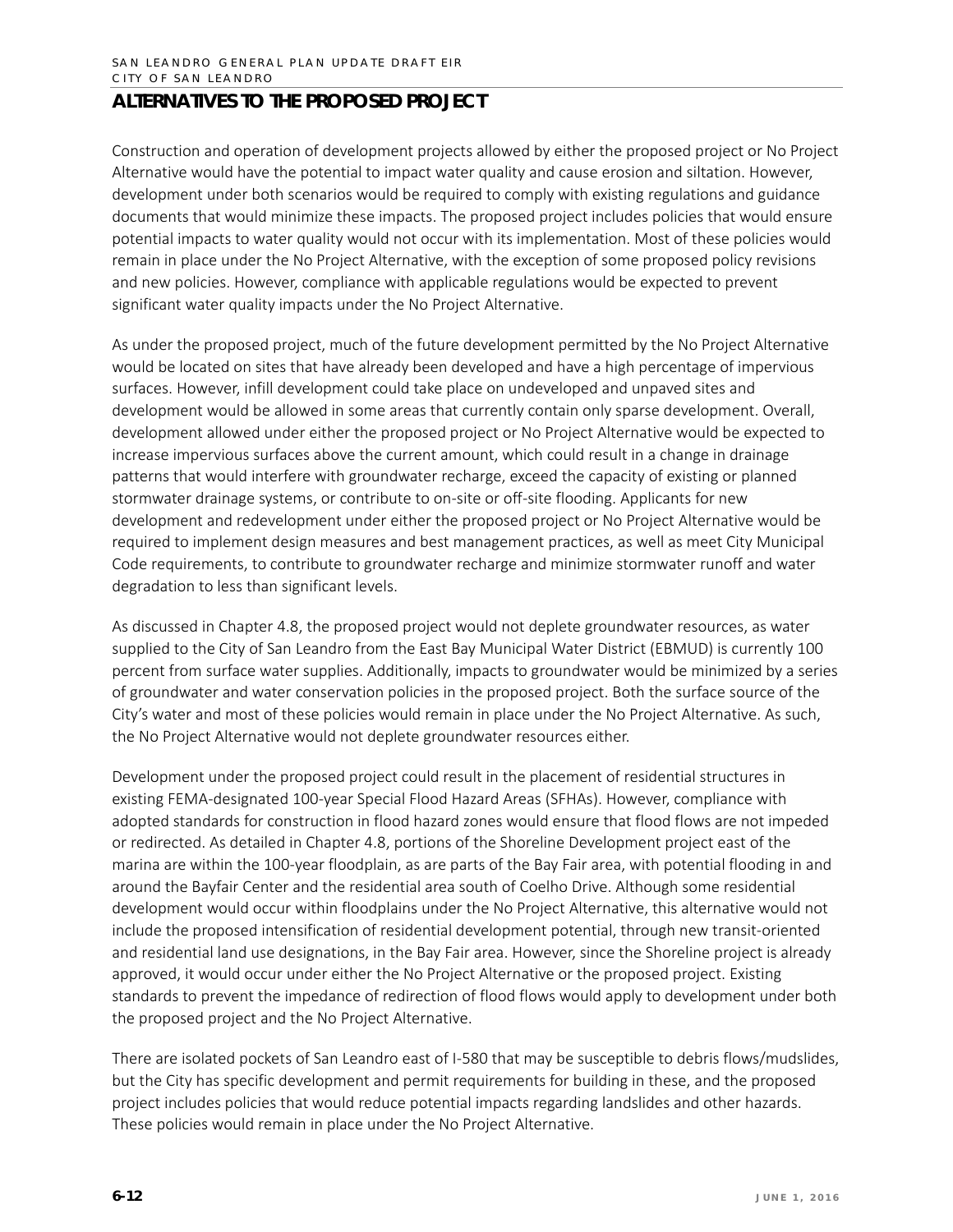The No Project Alternative would allow less overall development than the proposed project, thereby exposing fewer people and structures to flooding risks, increasing water demands by a lesser amount, and decreasing potential water quality impacts. It would also result in less intense residential development within 100-year floodplains. As a result, even though the No Project Alternative would not involve the same beneficial new and upgraded hydrology-related policies that are included in the proposed project, the impact of the No Project Alternative would be *less* than the proposed project.

## **6.5.1.9 LAND USE AND PLANNING**

As concluded in Chapter 4.9, Land Use and Planning, the proposed project would result in less-thansignificant impacts associated with land use and planning.

Like the proposed project, the No Project Alternative does not propose any new major roadways or physical features, or propose development that would conflict with land uses in existing neighborhoods. It also includes the goals, policies and actions to promote cohesive neighborhoods included in the proposed project, with the exception of one addition. As such, like the proposed project, it would not physically divide an established community.

The proposed project was found to not conflict with any land use plans adopted for the purpose of avoiding or mitigating an environmental effect. It was found to be consistent with MTC's *Plan Bay Area* as a result of proposed development that is consistent with the three PDAs (including the Bay Fair Potential PDA) identified in the city, as well as land use and transportation policies that promote non-vehicular travel. While overall development patterns in the city would be similar under the No Project Alternative, the existing General Plan was developed before the adoption of *Plan Bay Area* and identification of PDAs. Although the PDA designations are separate from the General Plan and would remain in place under the No Project Alternative, the No Project Alternative would also lack a series of new and enhanced transitoriented development- and Complete Streets-related policies and actions included as part of the proposed project, as well as transit-oriented and high-density land use and zoning changes. Therefore, the No Project Alternative would be less consistent with *Plan Bay Area*.

Similarly, the No Project Alternative would not include a series of new and updated open space policies designed to protect and enhance the shoreline and Bayfront areas of San Leandro. For that reason, while it does share some related policies with the proposed project, it would be less consistent with the shoreline-focused *San Francisco Bay Plan* and BCDC's Public Access Design Guidelines. On the other hand, similarities in policies between the proposed project and No Project Alternative mean that both are consistent with ABAG's Bay Trail Plan, as well as the Oakland Airport Land Use Compatibility Plan.

Overall, the No Project Alternative would have a *greater* land use and planning-related impact than the proposed project.

## **6.5.1.10 NOISE**

As concluded in Chapter 4.10, Noise, the proposed project would result in one potentially significant but mitigatable impact and two significant and unavoidable impacts associated with noise.

Under both the proposed project and No Project Alternative, groundborne vibration generated by construction equipment would have the potential to be substantial. Overall, vibration impacts under both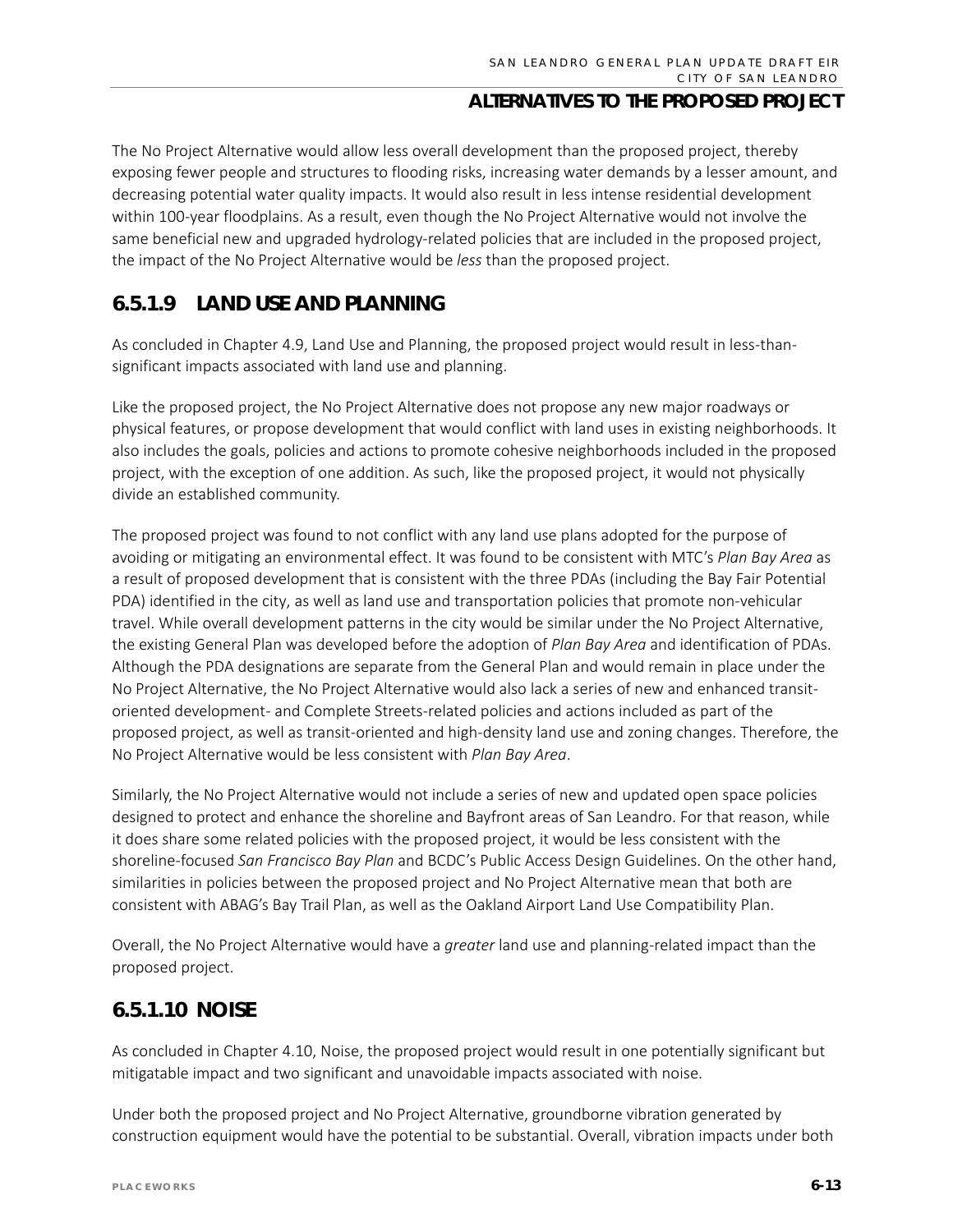the proposed project and No Project Alternative related to construction would be short-term, and restricted to areas in the immediate vicinity of construction equipment. Proposed policies and actions under the proposed project would serve to avoid significant vibration impacts from construction. Not all of these policies and actions would be maintained under the No Project Alternative. Therefore, the No Project Alternative could result in a significant impact that would not occur under the proposed project.

Under both the proposed project and the No Project Alternative, as a result of implementation of the General Plan and ongoing regional growth, it is anticipated that there would be substantial permanent increases to the ambient noise levels throughout San Leandro. These increases would primarily result from increases to transportation-related noise, especially that of automobile traffic. Although there would be less growth under the No Project Alternative, the proportional decrease in traffic, compared to the overall increases from regional growth, would likely not be substantial enough to significantly decrease ambient noise levels below the proposed project. Policies under the proposed project would serve to reduce noise from vehicles at the source and to otherwise shield sensitive uses from excessive noise. Under the No Project Alternative, most of these policies would be maintained, although some relevant revisions would not be adopted. Even with existing regulations and proposed policies, this would be a significant and unavoidable impact for both the project-specific and cumulative setting under both the proposed project and No Project Alternative.

None of the policies in the existing or amended General Plan address noise generated by construction. Therefore, in the case of both the proposed project and No Project Alternative, noise from construction equipment and various construction-related activities could be a frequent cause of temporary or periodic increases in ambient noise levels, resulting in a potentially significant impact from both. However, this impact could be mitigated to a less-than-significant level by incorporating a review of project-level noise impacts into the City's environmental evaluation and approval process.

No land within the city limit is located within Oakland International Airport's 65 A-weighted decibel (dBA) noise contour. As the proposed project and No Project Alternative would contain the same city boundary, the impact due to noise levels produced by public airports would be less than significant in both cases. Similarly, due to their distance from San Leandro and minimal operations, the noise impacts of the nearest heliport and private airstrip were deemed less than significant from the proposed project. These conditions would remain in the case of the No Project Alternative.

Chapter 4.10 concludes with a statement of significant and unavoidable cumulative noise impacts, stating that all conceivable mitigations would be, in some circumstances, economically impractical and scientifically unachievable outside the City's jurisdiction, and/or inconsistent with City planning goals and objectives. The infeasibility of these mitigations would remain in the case of the No Project Alternative, and thus have a similar impact.

Overall, the No Project Alternative would have a *greater* noise impact as the proposed project.

## **6.5.1.11 POPULATION AND HOUSING**

As concluded in Chapter 4.11, Population and Housing, the proposed project would result in less-thansignificant impacts to population and housing.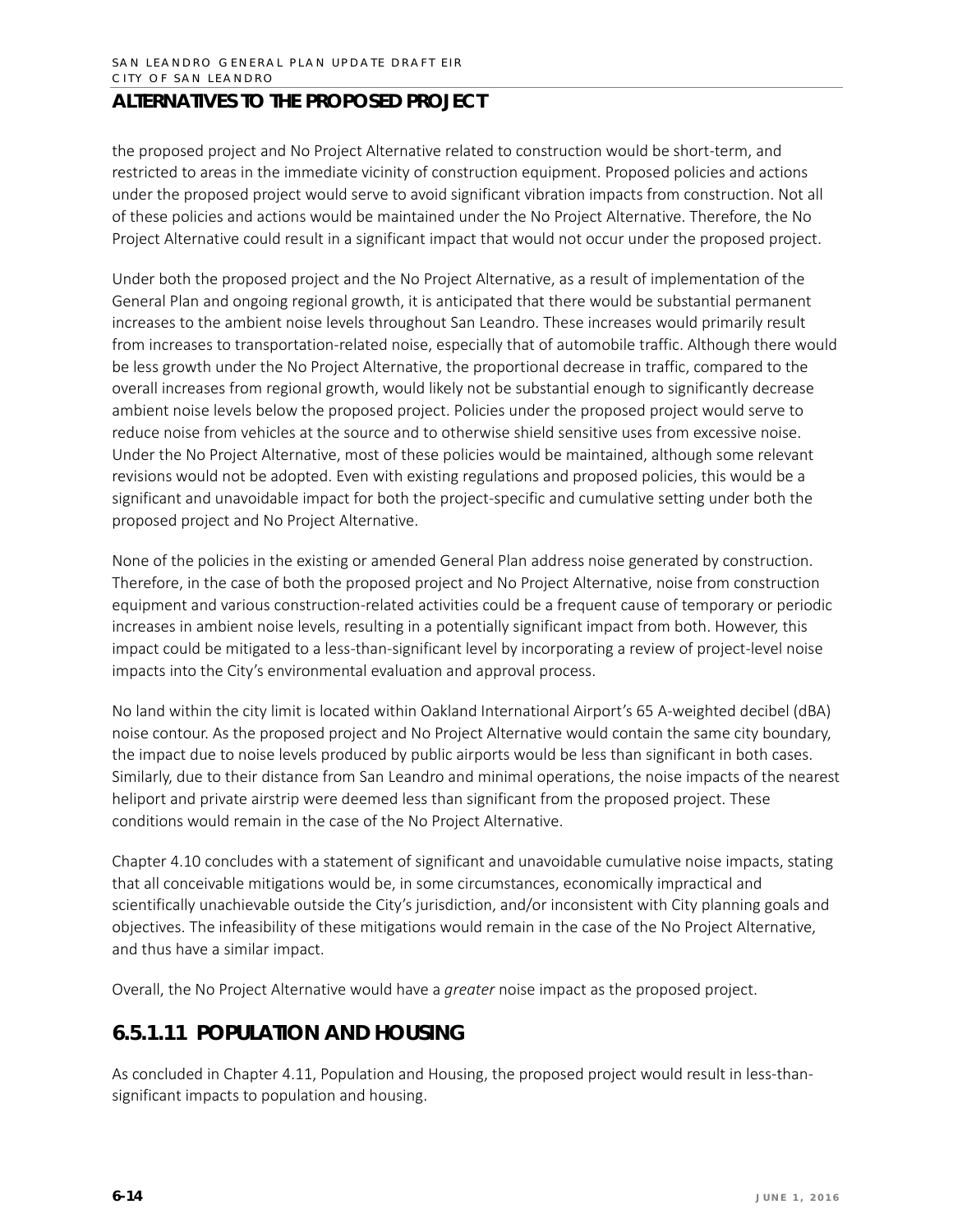Chapter 4.11 explains that implementation of the proposed project would be largely consistent with ABAG's 2013 projections for population and housing, but exceed projections for jobs within San Leandro. However, implementation of the proposed project would guide development through the horizon year of 2035. Current Housing Element policies and proposed policies within the Economic Development and Land Use Elements, would ensure that adequate diversity and supply of housing is maintained to sustain a healthy jobs-to-household balance within the city. Furthermore, the General Plan serves as the Constitution for the City's physical development, thus, the aforementioned policies would provide the framework to adequately plan orderly development under the proposed project though the 2035 horizon year. The No Project Alternative would not include many of the proposed policies in support of strategic and transit-oriented housing. However, as the continuation of the existing General Plan, it would also not include the proposed Economic Development Element, with its focus on job-generating innovation, and local manufacturing and technology sector growth. As a result, job growth under the No Project Alternative would remain consistent with ABAG projections, which are based on the existing General Plan.

Implementation of the proposed project would result in an increase of 5,595 new residential units within San Leandro over a 19-year period. Future housing would be concentrated primarily in PDAs, particularly the Downtown Area, along with the Shoreline Development Plan Area. Proposed density requirements create a strong incentive to develop larger parcels with higher allowed density, thereby reducing the risk of displacing existing residential housing on the smaller lots. In addition, if already-developed parcels are targeted for redevelopment within the Downtown Area, the density requirements established by the proposed Zoning Code amendments would ensure that an adequate amount of housing units are replaced. While there is still the potential that the proposed project policies and programs could encourage increased residential growth that temporarily displaces existing housing units, compliance with the San Leandro Zoning Code and Housing Element policies would ensure that adequate housing is preserved and replaced. Thus the impact of the proposed project on displacement was deemed less than significant. Under the No Project Alternative, future development would continue to be subject to existing development standards and land use designations of the existing San Leandro General Plan and Zoning Code, which do not include proposed high-density residential and transit-oriented development land use designations, or associated Zoning Code amendments. As such, the increase in housing units under the No Project Alternative would be less than the proposed project, and the impact would also be less than significant.

Overall, the No Project Alternative would have a *similar* impact on population and housing as the proposed project.

## **6.5.1.12 PUBLIC SERVICES AND RECREATION**

As concluded in Chapter 4.12, Public Services and Recreation, the proposed project would result in lessthan-significant impacts to public services and recreation.

Although growth associated with the proposed Plan could result in the need for expansion or construction of fire protection facilities, significant environmental impacts would be prevented by compliance with State and local building standards and codes, and adherence to a series of goal, policies, and actions in the Community Services and Facilities and Environmental Hazards Elements that would ensure adequate fire protection services are available for residents. The No Project Alternative would result in less population growth than the proposed project, and thus generate fewer new calls for fire protection and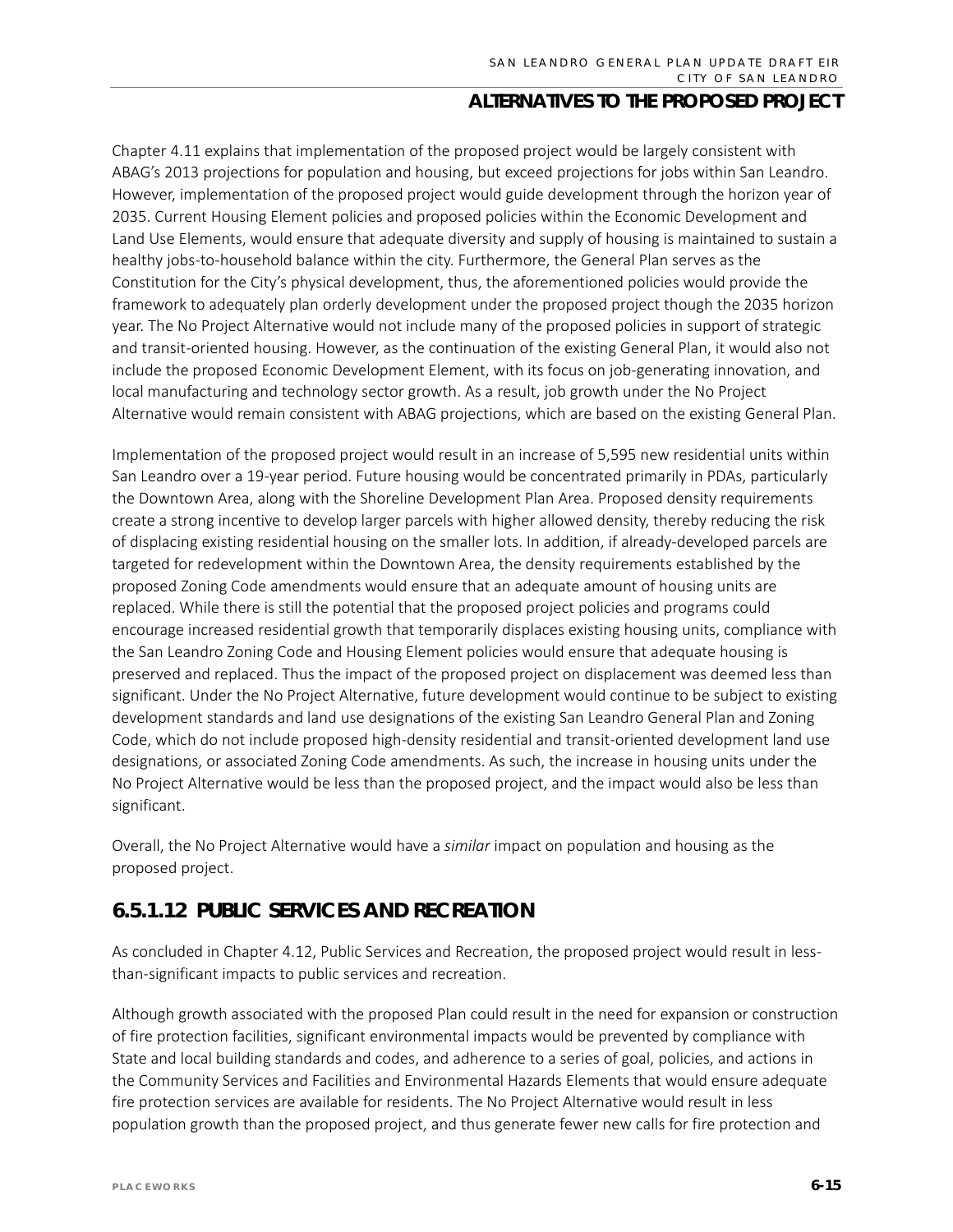emergency services. The physical expansion of facilities would also be required to be compliant with the same building standards and codes. The No Project Alternative would also include most of the proposed General Plan policies targeting fire protection. As such, it would have a slightly less significant impact on fire services as the proposed project.

Similarly, the proposed project would not result in the need for new or physically altered police protection facilities. This is because although the SLPD has indicated that it is currently not meeting its preferred service ratio formula of 10.4 officers per 10,000 residents, it anticipates addressing an increase in population under the proposed project through increased staffing rather than facility expansion. In addition, compliance with the General Plan goals and policies would ensure adequate police protections services are available for residents of San Leandro. Because the No Project Alternative would result in fewer residents than the proposed project, and the SLPD would be assumed to address growth via staffing increases as well, the impact on the SLPD would be less severe than the proposed project.

Chapter 4.12 also found that the proposed project would not result in the need for new or physically altered school facilities. The mandatory payment of developer impact fees pursuant to SB 50, together with the adoption and implementation of the proposed project policies and actions that support the schools in San Leandro, would ensure that impacts to the San Leandro and San Lorenzo Unified School Districts would be less than significant. Again, because SB 50 would remain in place under the No Project Alternative, and this alternative would result in less population growth than the proposed project, it would also have a less-than-significant impact.

Adherence to Section 7-13-100 of the City's Municipal Code would require the payment of park impact fees for public parks and recreational facilities, thereby mitigating any potential impacts to parks in San Leandro by both the proposed project and No Project Alternative. In addition, both the proposed project and No Project Alternative include goals, policies, and actions in the Land Use and Open Space, Parks and Conservation Elements that would minimize potential impacts to parks. The potential impacts to parks under both scenarios would be less than significant.

Finally, the San Leandro Public Library (SLPL) has indicated that they would need to increase the hours of operation in order to accommodate future demand under the proposed project. However, there are current plans to construct a new modern facility at the existing Mulford-Marina Branch location, even under the existing General Plan. In addition, the SLPL offers a wide range of materials available through its online databases. Thus, an increase in a service population does not necessarily result in an additional book or magazine collection, which often requires additional library space. The SLPL is primarily funded by County property taxes, which new development in San Leandro would have to pay. As a result, the impact associated with new or physically altered library facilities would be less than significant in the case of both the proposed project and No Project Alternative.

Overall, although the No Project Alternative would result in less housing growth than the proposed project, and would therefore create less demand for public services, neither the proposed project nor the No Project Alternative would result in significant impacts to public services. Therefore, the No Project Alternative would have a *similar* impact on public services and recreation as the proposed project.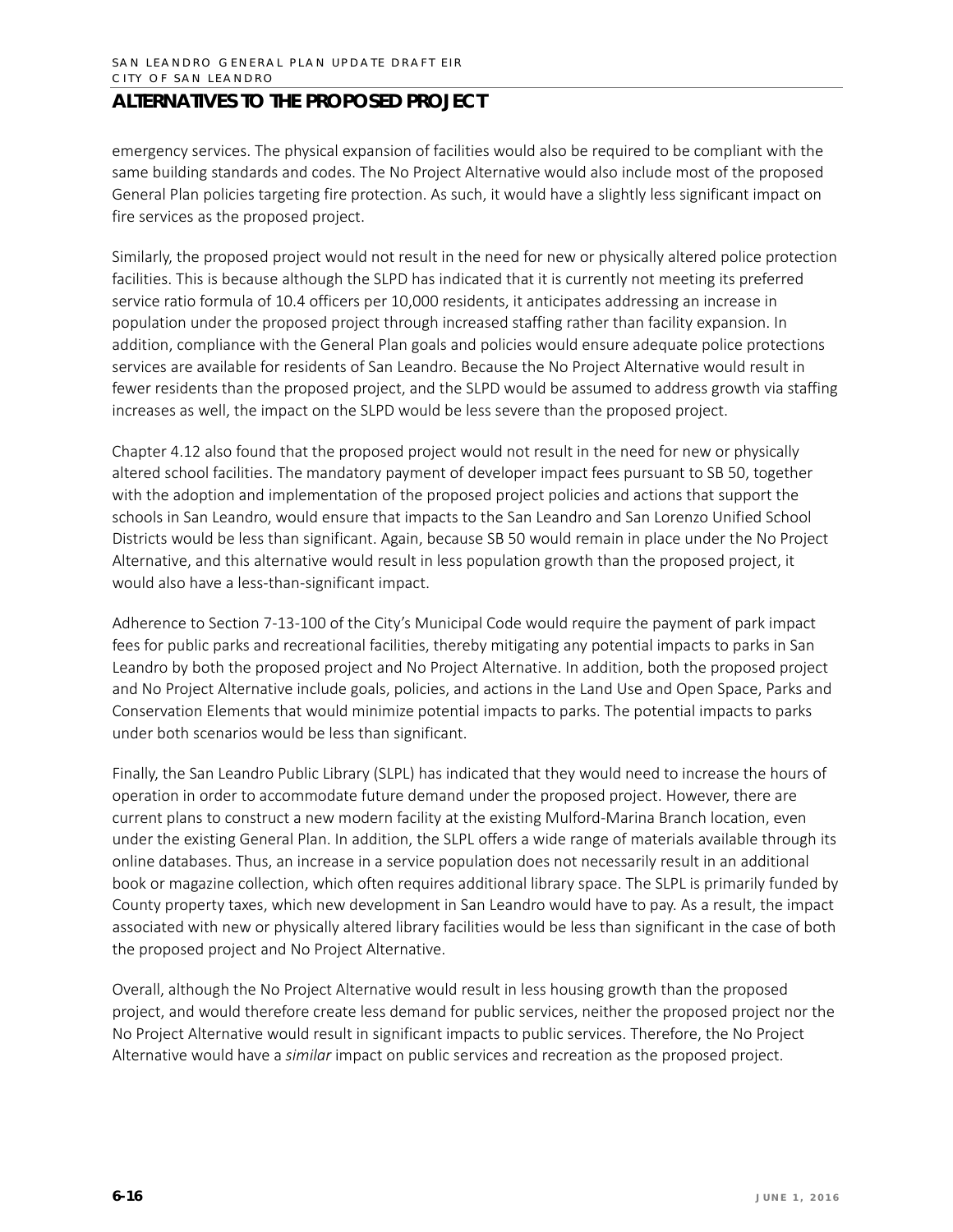## **6.5.1.13 TRANSPORTATION AND TRAFFIC**

As concluded in Chapter 4.13, Transportation and Traffic, the proposed project would result in two significant and unavoidable impacts, one no impact, and three less-than-significant impacts to transportation and circulation.

Implementation of the proposed project would result in a significant and unavoidable impact associated with increased vehicle traffic which would affect the operations of local intersections and freeway segments. The proposed project would cause 15 intersections to degrade below unacceptable level of service (LOS) standards. It would also contribute to eight freeway segments to operate at unacceptable levels under the cumulative plus project condition. Regardless of mitigation, including the introduction of traffic improvements at problem areas and coordination with Caltrans to identify potential improvements, these would remain significant. By the horizon year of 2035, the No Project Alternative would result in less development than the proposed project, and therefore may result in fewer impacts to roadway intersections and segments. However, the No Project Alternative would not include the series of proposed policies related to and in support of transit oriented, non-auto trip patterns, and Complete Streets. As such, the impacts of this alternative and the proposed project would be different, but of similar severity.

A second significant and unavoidable impact to the Metropolitan Transportation System (MTS) roadway network and the MTS transit operators was also identified. The proposed project would cause the volume-to-capacity (v/c) ratio on the northbound segment of Doolittle Drive, which would operate at LOS F, to increase by more than 0.03, and it was concluded that neither widening Doolittle Drive nor providing strategic shuttle services would mitigate this impact. As shown in Table 4.13-20, this segment of Doolittle would remain at LOS F under the No Project Alternative.

Neither the proposed project nor No Project Alternative would result in a change to air traffic patterns, as in both cases the planning area is not located near any airport approaches or departure zones, and development within the city boundary would not be expected to have a potentially significant impact to air traffic. Similarly, neither the proposed project nor No Project Alternative would substantially increase hazards due to circulation-related design features. Both are program-level planning efforts that do not directly address project-level design features. Additionally, any roadway construction associated with new development would be designed and reviewed in accordance with the City of San Leandro Standard Details, administered by the City Engineering & Transportation Department.

The proposed project was found to not conflict with adopted policies, plans, or programs regarding public transit, bicycle, or pedestrian facilities. The City of San Leandro's Bicycle and Pedestrian Master Plan identifies and prioritizes improvements to enhance the pedestrian and bicycle environment. This Plan accords with The Alameda Countywide Pedestrian Plan and Countywide Bicycle Plan, as well as MTC's 2040 Regional Transportation Plan, *Plan Bay Area: Strategy for a Sustainable Region*. The San Leandro Bicycle and Pedestrian Master Plan would remain active under the No Project Alternative.

Although the No Project Alternative would result in less development than the proposed project, and would therefore generate fewer vehicle trips, the No Project Alternative would not include the same policies and land uses in support of transit-oriented, non-auto trip patterns and Complete Streets that would reduce VMT per capita and offset increased trips with shorter trip lengths. Overall, the No Project Alternative would have *similar* transportation and circulation-related impacts as the proposed project.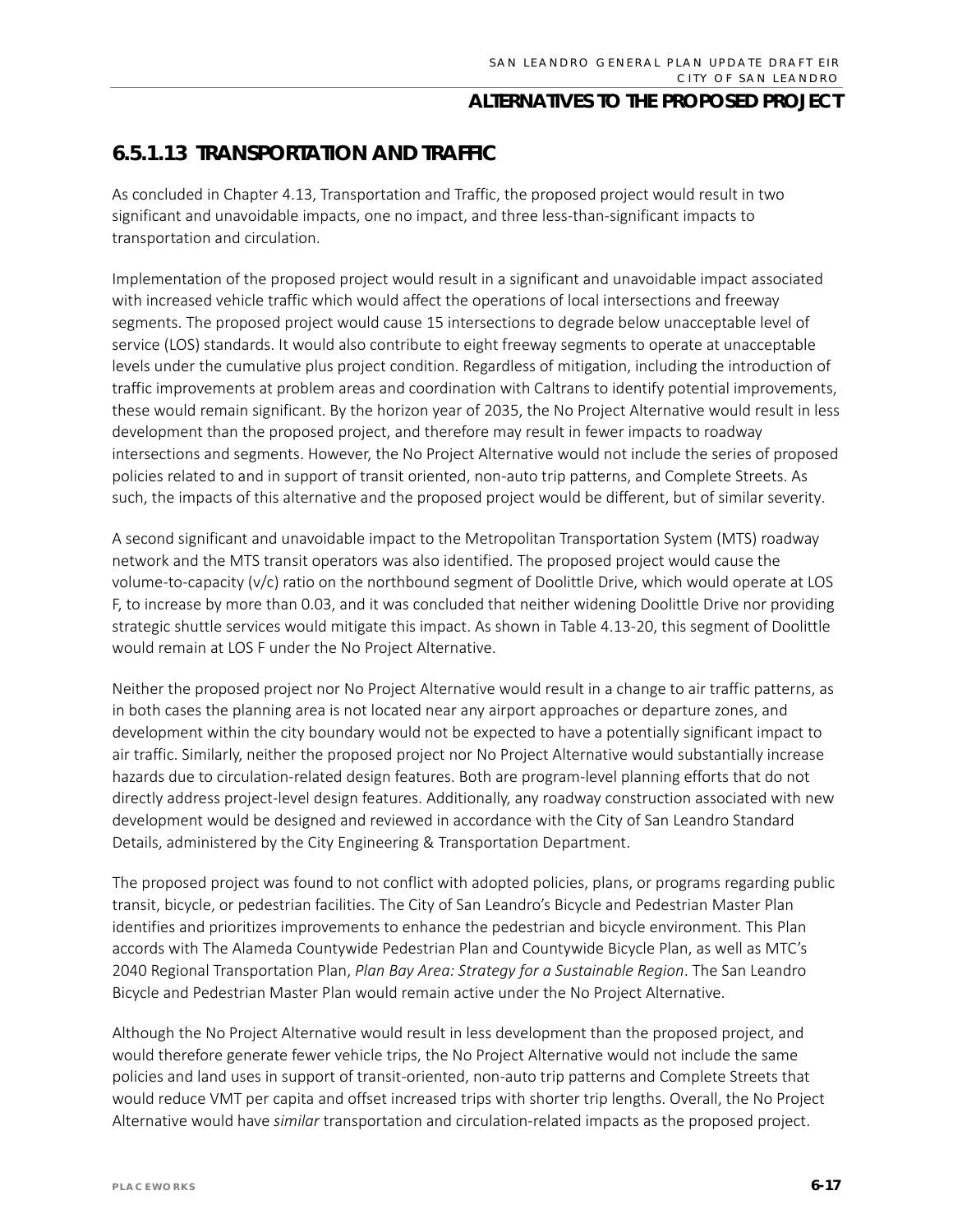## **6.5.1.14 UTILITIES AND SERVICE SYSTEMS**

As concluded in Chapter 4.14, Utilities and Service Systems, the proposed project would result in lessthan-significant impacts to utilities and service systems.

Chapter 4.14 states that the proposed project would be served by a sufficient water supply and water facilities, and would have no cumulative water impacts with respect to water service. The No Project Alternative is anticipated to result in less residential units and fewer new jobs in San Leandro by the horizon year of 2035, as compared to the proposed project. As such, it would also be served by existing East Bay Municipal Utility District (EBMUD) supply. The No Project Alternative would also include water conservation and infrastructure policies included in the Open Space and Conservation, and Community Services and Facilities Elements of the existing General Plan. Under this alternative, smaller water infrastructure improvements would also be subject to City regulation and BMPs.

The proposed project was found to have no significant impacts related to wastewater treatment or wastewater treatment facilities. The San Leandro sewer collection system directs wastewater from the northern two-thirds of the city to the San Leandro Water Pollution Control Plant (SLWPCP). The Oro Loma sewer collection system serves the southern one-third of the city and direct wastewater to the Oro Loma plant. As explained in Section 4.14.2.3, the amount of wastewater projected to be generated by the proposed project and directed to the two plants are not significant increases compared to the excess permitted capacity available. Given that wastewater increases are associated with increases in overall water demand, and the increases in water demand of the No Project Alternative is less than the proposed project, the No Project Alternative would also not exceed wastewater treatment requirements of the San Francisco Bay Regional Water Quality Control Board. Nor would it require the construction of a new treatment facility.

The proposed project was also found to be served by a landfill of adequate capacity, and comply with all regulations related to solid waste. As explained in Section 4.14.3.3, the total solid waste generated by the Project's residents and workers is estimated to be 179,630 pounds per day, or 90 tons per day in 2035. This is less than 5 percent of the smallest daily capacity of the four main landfills providing disposal services to the city. The section concluded that although three of these landfills are likely to reach their permitted maximum capacities between 2019 and 2025, 16 others utilized by the City provide adequate alternatives. As a result of these landfill conditions, combined with the fact it would result in fewer new residents and jobs, the No Project Alternative would also be served by adequate landfill capacity. Both the proposed project and the No Project Alternative would comply with State requirements to reduce solid waste, and both include goals, policies, actions and strategies that promote recycling and conservation.

Similar to the above services, the proposed project was found to not require the construction or expansion of stormwater drainage facilities that would cause significant environmental effects. In the case of the both the proposed project and No Alternative, most of the future development sites are in infill or already developed areas that are paved. New development on these sites should not create a substantial increase in the amount of impervious surfaces. In addition, projects that involve the disturbance of one acre or more of land would be subject to NPDES construction permit requirements, including preparation of a Stormwater Pollution Prevention Plan (SWPPP). Projects that involve the creation and/or replacement of more than 10,000 square feet of impervious surfaces would also trigger the implementation of source control measures and site design measures to address stormwater runoff, as per the C.3 provisions of the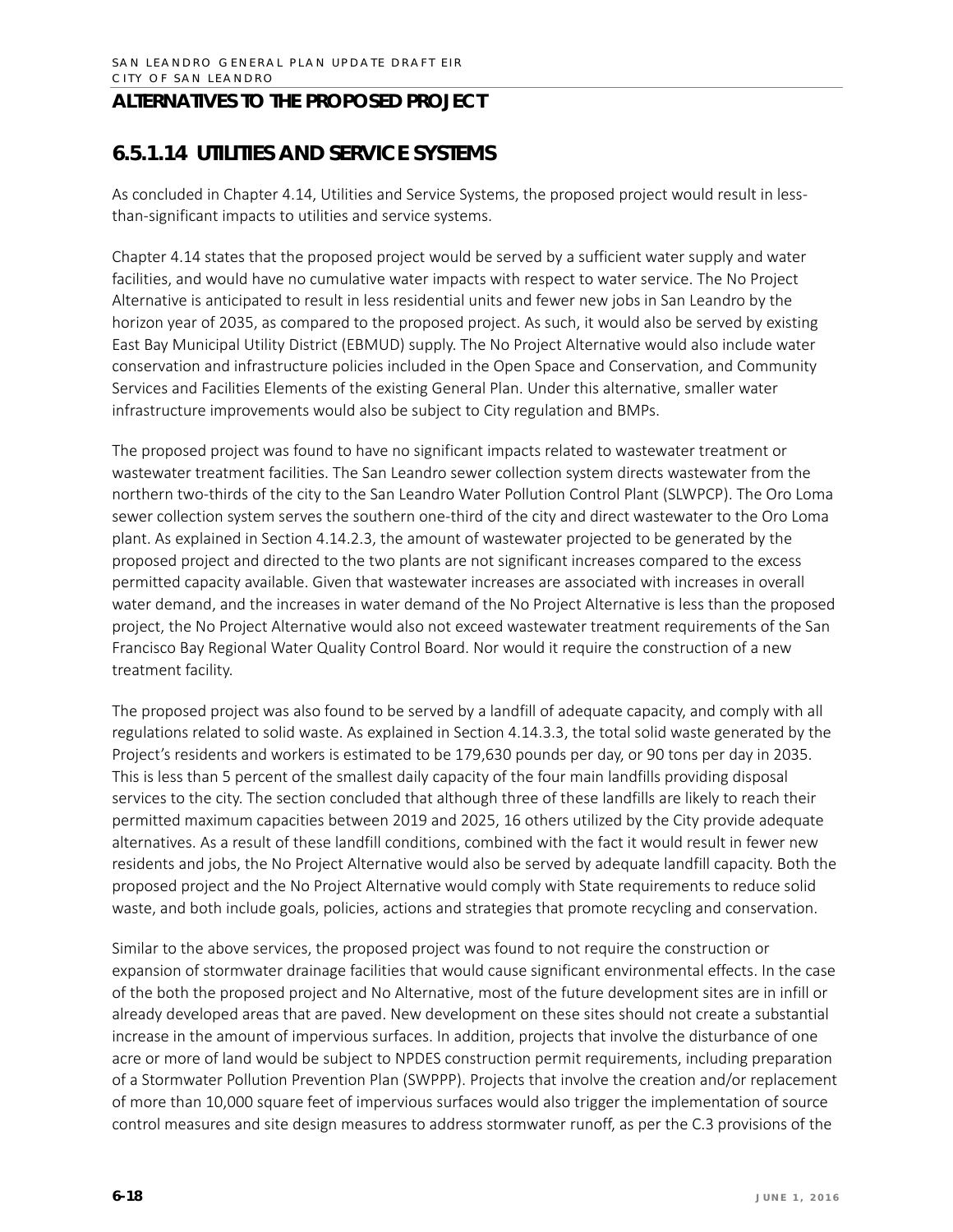Alameda County Clean Water Program. These requirements would remain in place under the No Project Alternative.

Finally, as explained in Section 4.14.5.3, the proposed project would not result in a substantial increase in natural gas and electrical service demands, and would not require new energy supply facilities and transmission infrastructure or capacity enhancing alterations to existing facilities. This is the result of adherence to relevant regulations, including the energy efficiency standards of Title 24 of the California State Building Code, and other State and local energy efficiency standards and guidelines. The City's Green Building Ordinance promotes healthy and efficient City facilities through design, construction, and operation, and compliance with the City's CAP and GHG reduction measures further work to conserve energy. New development under the No Project Alternative would also be subject to this regulation, resulting in a similar impact.

Overall, although the No Project Alternative would result in less housing growth than the proposed project, and would therefore create less demand for utilities, neither the proposed project nor the No Project Alternative would result in significant impacts to utilities. Therefore, the No Project Alternative would have a *similar* impact to utilities and service systems as the proposed project.

## **6.5.2 REDUCED INDUSTRIAL DEVELOPMENT ALTERNATIVE**

As summarized in Section 6.2, under the Reduced Industrial Development Alternative, portions of the General Industrial land use designation of the proposed project would be converted to residential uses, and residential density reduced an equal amount in other areas. All other elements of the alternative would remain identical to the proposed project.

## **6.5.2.1 AESTHETICS**

As explained in Chapter 4.1, Aesthetics, the proposed project would result in three less-than-significant impacts and one no impact to aesthetics.

As explained in Section 6.5.1.1, the proposed project would not significantly impact any scenic vistas because in areas of the city with designated scenic views development patterns are built out and proposed land use designations are consistent with existing development patterns. This remains true with the Reduced Industrial Development Alternative.

There are no highways in San Leandro officially designated as Scenic by Caltrans Highway. Therefore, like the proposed project, the Reduced Industrial Development Alternative would have no impact on such an aesthetic resource.

As explained in Section 6.5.1.1, the proposed project would not significantly degrade the existing character of the site and its surroundings with the adoption of proposed goals, policies and actions to protect aesthetic resources. The Reduced Industrial Development Alternative would also include these policies.

As explained in Section 6.5.1.1, the proposed project would not expose people on- or off-site to substantial light or glare because existing State regulations and proposed policy in the Land Use and Open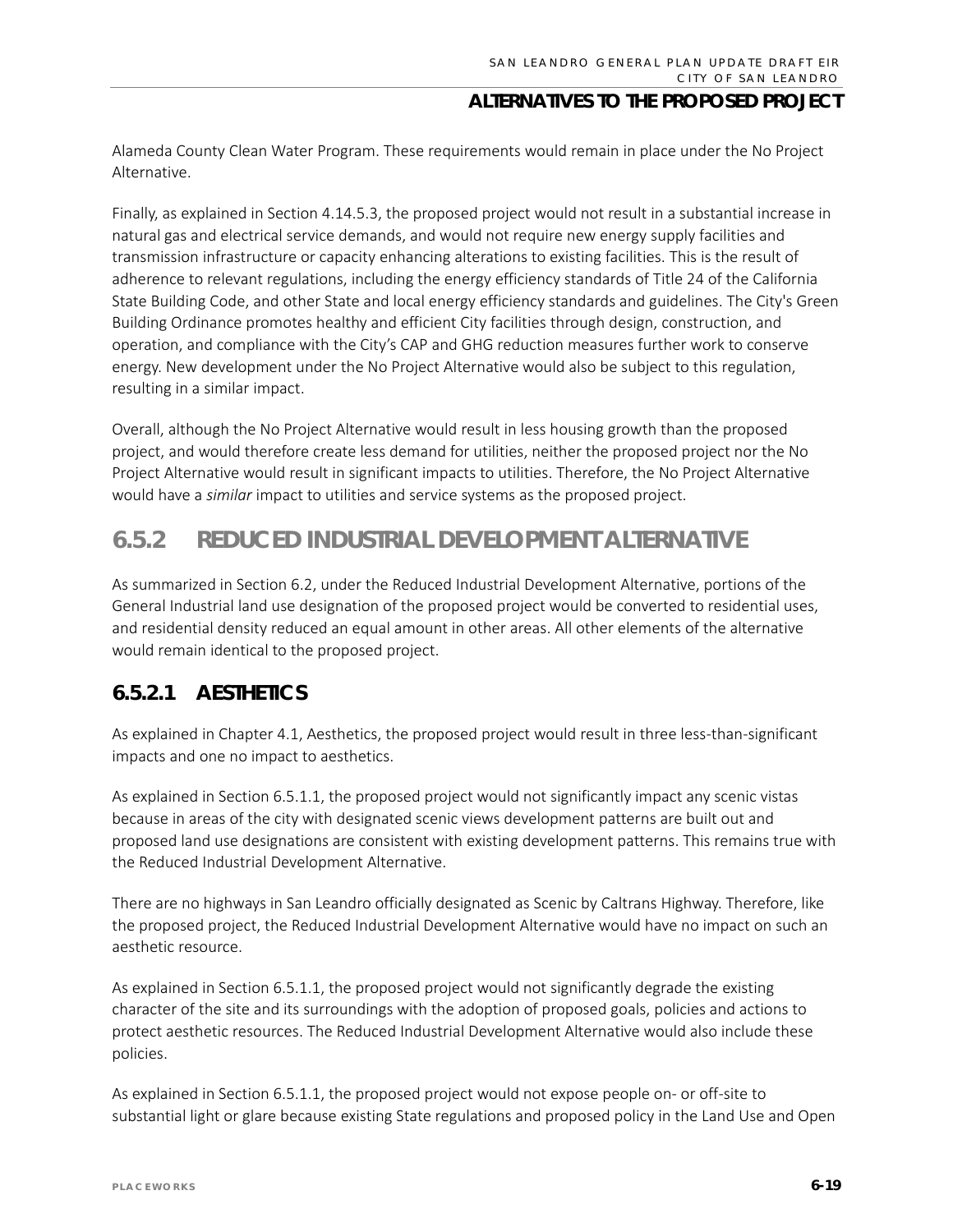Space and Conservation elements would ensure less-than-significant impacts. This is also true in the case of the Reduced Industrial Development Alternative.

Overall, the Reduced Industrial Development Alternative would have a *similar* aesthetic impact as the proposed project.

## **6.5.2.2 AIR QUALITY**

As described in Section 6.5.1.2, the proposed project would result in two less-than-significant impacts, two significant and unavoidable impacts, and one significant but mitigatable impact to air quality.

The Reduced Industrial Development Alternative would result in the same growth by the horizon year of 2035 as the proposed project, and contain the same transit-oriented land use designations and transportation policies. It would therefore achieve the same consistency with the above regulations.

As explained in Section 6.5.1.2, the proposed project would result in two significant and unavoidable impacts despite implementation of the policies in the proposed project. The Reduced Industrial Development Alternative would result in less construction and operation emissions, since it would replace industrial uses with lower-intensity residential uses. However, this reduction would not be expected to avoid these impacts altogether. In addition, the Reduced Industrial Development Alternative would include the same policies and emissions projections. Therefore, this alternative would thus result in the same significant and unavoidable impacts.

As explained in Section 6.5.1.2, implementation of the proposed project would expose sensitive receptors to new sources of substantial concentrations of TACs, an impact deemed significant. Under the Reduced Industrial Development Alternative, a key aspect of the City's development pattern would be altered from the proposed project, reducing the extent of the General Industrial designation and decreasing the interface between industrial uses and sensitive receptors. As a result of this difference, the air quality impacts of the Reduced Industrial Development Alternative would be less than the proposed project.

As explained in Section 6.5.1.2, odor impacts of the proposed project would be less than significant and no mitigation measures are required. The Reduced Industrial Development Alternative would include relevant General Plan policies and would be subject to the same regulation.

Overall, the Reduced Industrial Development Alternative would have *less* air quality impacts than the proposed project.

## **6.5.2.3 BIOLOGICAL RESOURCES**

As shown in Chapter 4.3, Biological Resources, the proposed project would result in less-than-significant impacts to biological resources.

Future development and land use activities under the proposed project and Reduced Industrial Development Alternative would occur primarily in urbanized areas where biological resources are limited and the potential for occurrence of special-status species, sensitive natural communities, wetlands, riparian habitat, or wildlife corridors is remote in comparison to undeveloped lands with natural habitat accommodating the range of species known to occur within the EIR Study Area. Both would include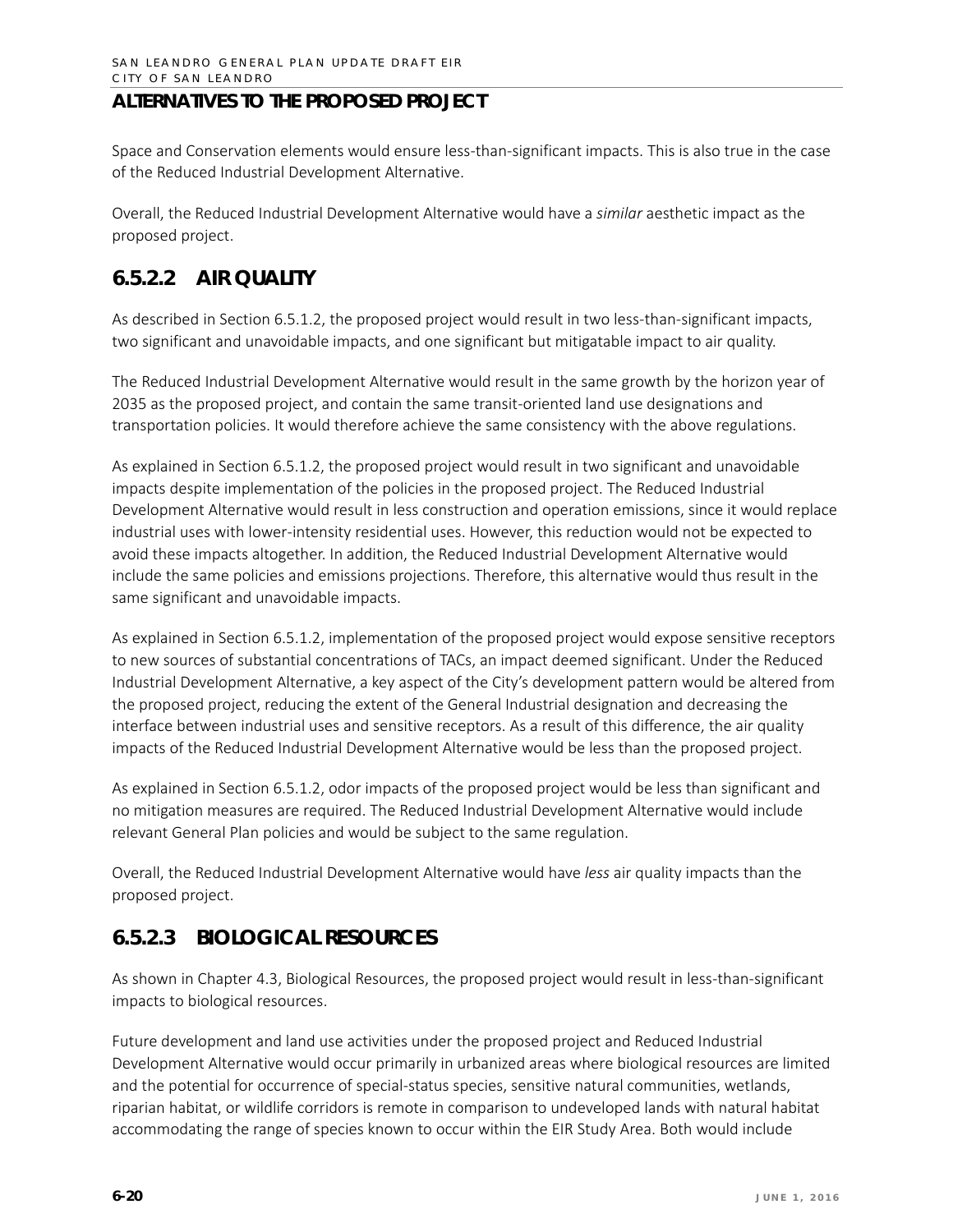policies involving preservation of open space, expansion of parklands, creek stewardship, ecosystem management and restoration of the San Leandro Creek Corridor and shoreline marshlands, as well as a General Plan action which calls for site-specific biological assessments. As such, like the proposed project, the Reduced Industrial Development Alternative would have less-than-significant impacts to special-status species or sensitive communities, nor would it interfere substantially with the movement of resident or migratory species.

Similar to the proposed project, the Reduced Industrial Development Alternative would have less-thansignificant impacts to federal wetlands. This is because potential impacts to resources such as San Leandro Creek would be mitigated by implementation of the site assessments called for by the action identified above, as well as environmental review and oversight by regulatory agencies entrusted with enforcement of State and federal regulations addressing the protection and management of wetlands. As noted in Chapter 4.3, no conservation plans have been adopted encompassing all or portions of San Leandro, and thus neither the proposed project nor the Reduced Industrial Development Alternative could conflict with such a plan.

Overall, the Reduced Industrial Development Alternative would have a *similar* impact to biological resources as the proposed project.

#### **6.5.2.4 CULTURAL RESOURCES**

As described in Chapter 4.4, Cultural Resources, the proposed project would result in less-than-significant impacts to cultural resources.

Under the Reduced Industrial Development Alternative, new development would continue throughout the city in nearly the exact same manner as the proposed project. As explained in Chapter 4.4, there are 54 identified historic resources, ten archaeological sites, and assumed potential for paleontological resources in the city. These could all be impacted by new demolition, inappropriate modification, or inappropriate new construction under the proposed project or Reduced Industrial Development Alternative. However, the potential impact of the proposed project to these resources was found to be less than significant, due to implementation of proposed General Plan policy and application of existing federal, State, and local laws and regulations. Because the Reduced Industrial Development Alternative would include the same General Plan policies for cultural and historical resource preservation, and remain subject to the same laws and regulations, it would also have less-than-significant impacts on those resources.

Like the proposed project, the Reduced Industrial Development Alternative would be subject to the procedures for conduct following the discovery of human remains set forth in California Health and Safety Code, Public Resources Code and the California Code of Regulations. As such, the alternative would also have a less-than-significant impact related to disturbance of human remains. Similarly, the Reduced Industrial Development Alternative would have less-than-significant impacts on tribal cultural resources, as it would be subject to the same General Plan archeological resource policies and actions included in the proposed project.

Overall, the Reduced Industrial Development Alternative would have a *similar* impact to cultural resources as the proposed project.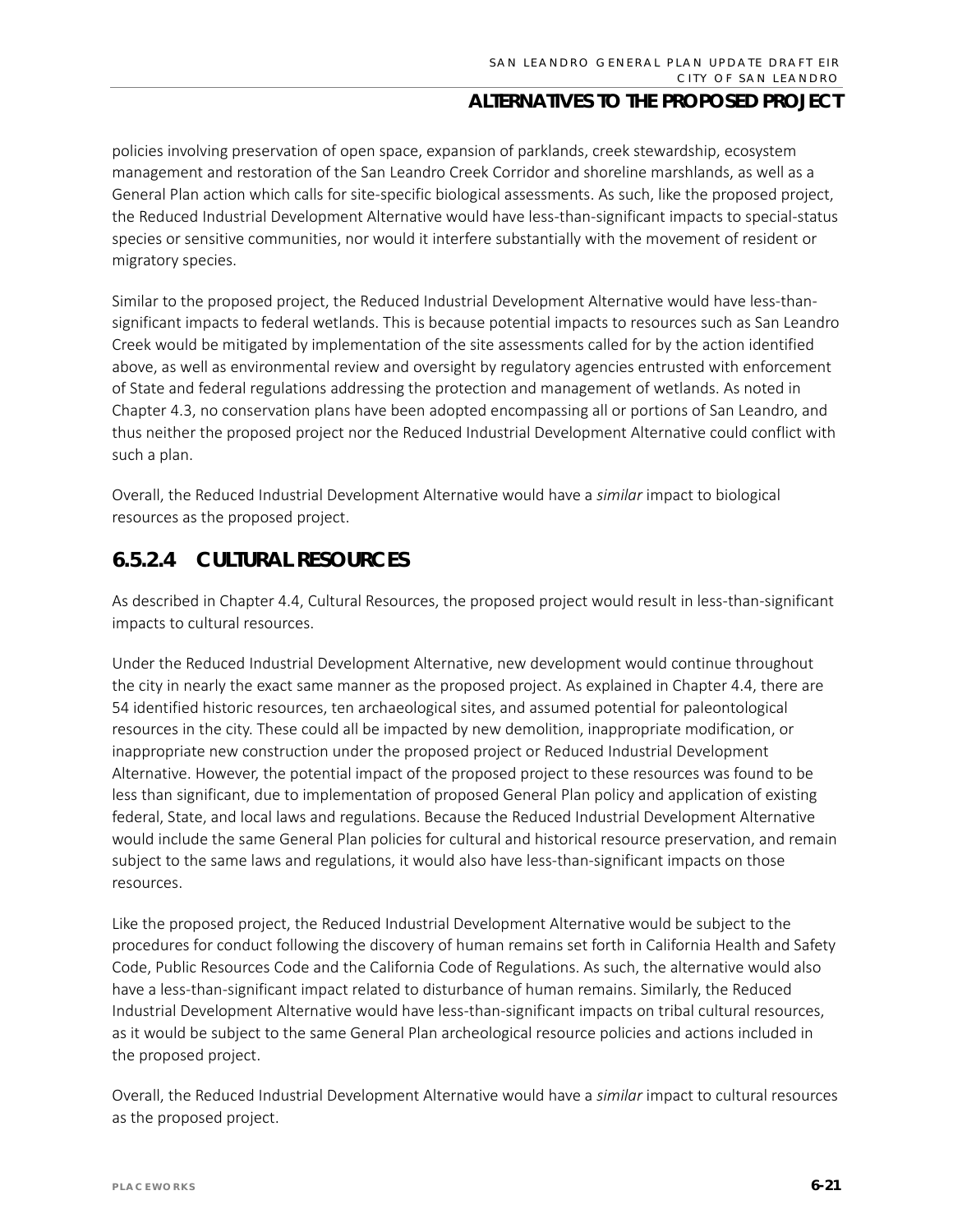## **6.5.2.5 GEOLOGY, SOILS, AND SEISMICITY**

As described in Chapter 4.5, Geology, Soils, and Seismicity, the proposed project would result in less-thansignificant impacts related to geology, soils and seismicity.

As described in Section 6.5.1.5, the proposed project would not result in substantial soil erosion or loss of topsoil due to compliance with existing regulatory requirements. Because the Reduced Industrial Development Alternative would be required to comply with those regulations, it too would avoid significant impacts from soil erosion or loss of topsoil.

Like the proposed project, the Reduced Industrial Development Alternative would not result in a significant impact related to development on unstable geologic units or result in lateral spreading, subsidence, liquefaction, or collapse. Development under both scenarios would have to comply with CBC requirements adopted in the San Leandro Municipal Code, which require detailed geotechnical studies in areas of suspected geologic hazards. Both would also be subject to proposed project policies requiring submittal of geologic studies prior to development in hazardous areas, further mitigating potential significant impacts.

As described in Section 6.5.1.5, the proposed project would not create substantial risks to property as a result of its location on expansive soil due to compliance with existing State and local laws and regulations, and proposed General Plan Action EH-1.1-A. The Reduced Industrial Development Alternative would include this General Plan action and remain subject to CBC requirements. Consequently, it too would have a less-than-significant impact related to expansive soils.

Finally, like the proposed project, development under the Reduced Industrial Development Alternative is not expected to require the use of septic tanks or alternative wastewater disposal systems, as wastewater would be discharged into the existing public sanitary sewer system. Therefore, the impact of Reduced Industrial Development Alternative from the use of septic tanks or alternative wastewater disposal systems would be less-than-significant as well.

Overall, the Reduced Industrial Development Alternative would have a *similar* geology, soils, and seismicity-related impact as the proposed project.

## **6.5.2.6 GREENHOUSE GAS EMISSIONS**

As shown in Chapter 4.6, Greenhouse Gas Emissions, the proposed project would result in one less-thansignificant impact and one significant and unavoidable impact associated with GHG emissions.

As described in Section 6.5.1.6, the proposed project would achieve BAAQMD's year 2020 efficiency metric of 6.6 MTCO<sub>2</sub>e/SP, which is consistent with the GHG reduction targets of AB 32. In addition, the proposed project would achieve the BAAQMD efficiency metric for year 2035, which would ensure the City maintains a trajectory consistent with the GHG reduction target of Executive Order B-30-15. Development under the Reduced Industrial Development Alternative would be subject to the same state and CEQA requirements and permitting processes as the proposed project, and this alternative would include the transit-oriented and high-density development policies, as well as new policies in support of complete streets and non-automobile trip patterns, of the proposed project. Therefore, the Reduced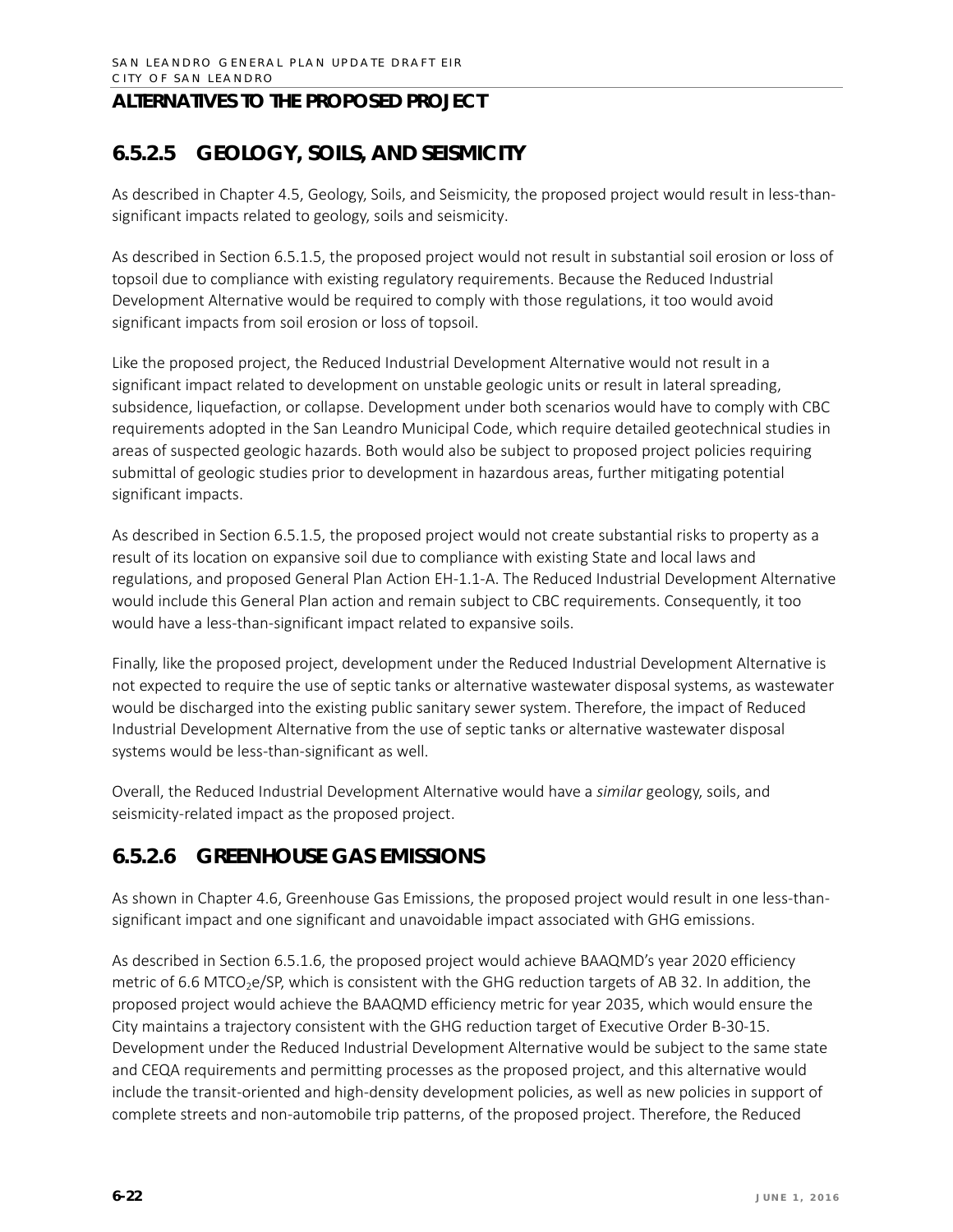Industrial Development Alternative would achieve the equivalent future reduction in VMT and GHG emissions from on-road transportation sources as the proposed project.

As described in Section 6.5.1.6, while the proposed project would achieve efficiency targets for 2035, additional GHG reductions would be necessary to achieve the more aggressive target of an 80 percent reduction below 1990 levels by 2050. However, the proposed project was deemed consistent with *Plan Bay Area* and the goals and actions of the City's 2009 CAP. The Reduced Industrial Development Alternative would include the same policies as the proposed project, and thus result in consistent development. It follows that it would be similarly consistent with relevant plans.

Overall, the Reduced Industrial Development Alternative would have a *similar* GHG-related impact as the proposed project.

## **6.5.2.7 HAZARDS AND HAZARDOUS MATERIALS**

As shown in Chapter 4.7, Hazards and Hazardous Materials, the proposed project would result in lessthan-significant impacts associated with hazards and hazardous materials.

As described in the analysis in Chapter 4.7, future development in the city would be subject to or could involve the use or handling of hazardous materials. These hazards would apply to the Reduced Industrial Development Alternative as they would to the proposed project, although in to a slightly less degree due to the reduction in General Industrial land. Hazardous materials are routinely used, transported, and handled throughout the city. Commercial and industrial land uses under either the proposed project or Reduced Industrial Development Alternative could use, store, or generate hazardous materials. It is possible that some of these uses could occur within a quarter mile of an existing or proposed school. Under both the proposed project and Reduced Industrial Development Alternative, new development could occur on properties that possibly are contaminated and inactive, undergoing evaluation, and/or undergoing corrective action, although more residential uses would be developed on previously industrial sites under the Reduced Industrial Development Alternative. Construction activities could have the potential to release potentially hazardous soil-based materials into the environment, and demolition of existing structures could potentially result in release of hazardous building materials. Use of hazardous materials on newly developed properties could include cleaning solvents, fertilizers, pesticides, and other materials used in the regular maintenance and operation of the uses that could occur under either the proposed project or Reduced Industrial Development Alternative.

These activities are subject to a variety of federal, State, and local laws, policies, and regulations. In addition, the proposed project contains policies that would further ensure that new development would not create a significant hazard through routine transport, use, or handling of hazardous materials. All of these policies would remain in place under the Reduced Industrial Development Alternative.

Development under the proposed project does not contemplate land use changes within the ALUCP or AIA areas for the Oakland International or Hayward Executive Airport. Future development primarily allows varying levels of residential and commercial development and does not change current General Plan land use designations. The proposed project also includes policies intended to minimize risk to all San Leandro residents and employees. These land use designations and policies would be included under the Reduced Industrial Development Alternative as well.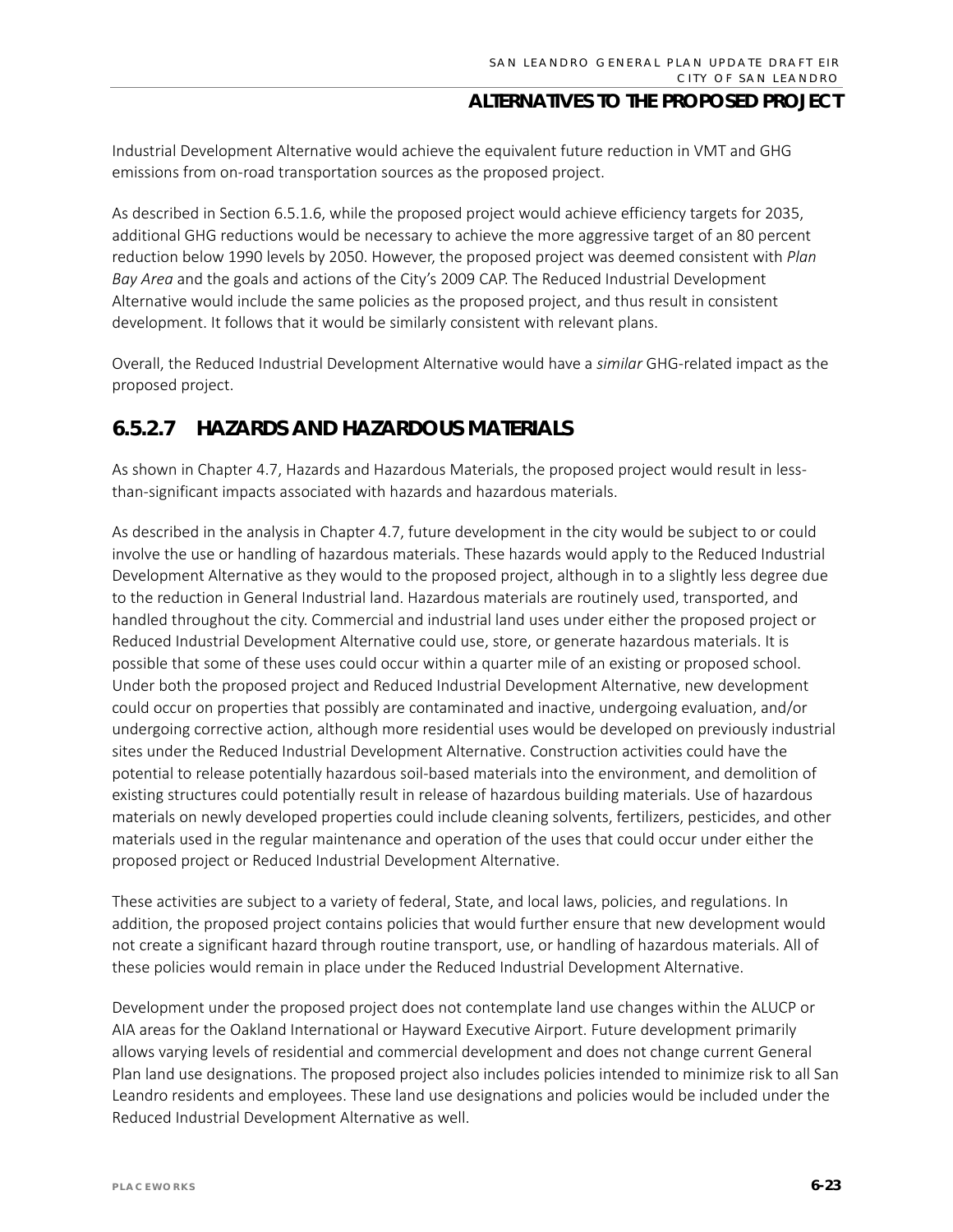As stated in Chapter 4.7, there are no private airstrips in the vicinity of the locations where future development could occur as a result of implementation of the proposed project. Therefore, neither the proposed project nor the Reduced Industrial Development Alternative would expose people to hazards associated with private airstrips.

The proposed project contains a series of new and upgraded policies that would ensure that new development would not conflict with emergency operations in San Leandro. All of these policies would be adopted under the Reduced Industrial Development Alternative.

Finally, much of the area surrounding San Leandro east of I-580 is considered to have a moderate and high risk of wildland fire. However, in both the case of the proposed project and Reduced Industrial Development Alternative, development would occur mostly in the urbanized center of the city. In addition, both scenarios would include a series of policies and actions to minimize risks involving wildland fires to the maximum extent practicable. Neither the proposed project nor the Reduced Industrial Development Alternative would exacerbate existing wildland fire hazards.

Overall, the impact of the Reduced Industrial Development Alternative would be *less* in comparison to the proposed project.

## **6.5.2.8 HYDROLOGY AND WATER QUALITY**

As shown in Chapter 4.8, Hydrology and Water Quality, the proposed project would result in eight lessthan-significant impacts and one significant but mitigatable impact associated with hydrology and water quality.

Construction and operation of development projects allowed by either the proposed project or Reduced Industrial Development Alternative would have the potential to impact water quality and cause erosion and siltation. However, development under both scenarios would be required to comply with existing regulations and guidance documents that would minimize these impacts. The proposed project includes policies that would ensure potential impacts to water quality would not occur with the implementation of the proposed project. All of these policies would remain in place under the Reduced Industrial Development Alternative, and would be in compliance with applicable regulations.

As under the proposed project, much of the future development permitted by the Reduced Industrial Development Alternative would be located on sites that have already been developed and have a high percentage of impervious surfaces. Yet overall, development allowed under either the proposed project or Reduced Industrial Development Alternative would be expected to increase impervious surfaces above the current amount, which could result in a change in drainage patterns that would interfere with groundwater recharge, exceed the capacity of existing or planned stormwater drainage systems, or contribute to on-site or off-site flooding. Applicants for new development and redevelopment under either the proposed project or Reduced Industrial Development Alternative would be required to implement design measures and best management practices, as well as meet City Municipal Code requirements, to contribute to groundwater recharge and minimize stormwater runoff and water degradation to less than significant levels.

As discussed in Section 6.5.1.8, the proposed project would not deplete groundwater resources and impacts to groundwater would be minimized by a series of groundwater and water conservation policies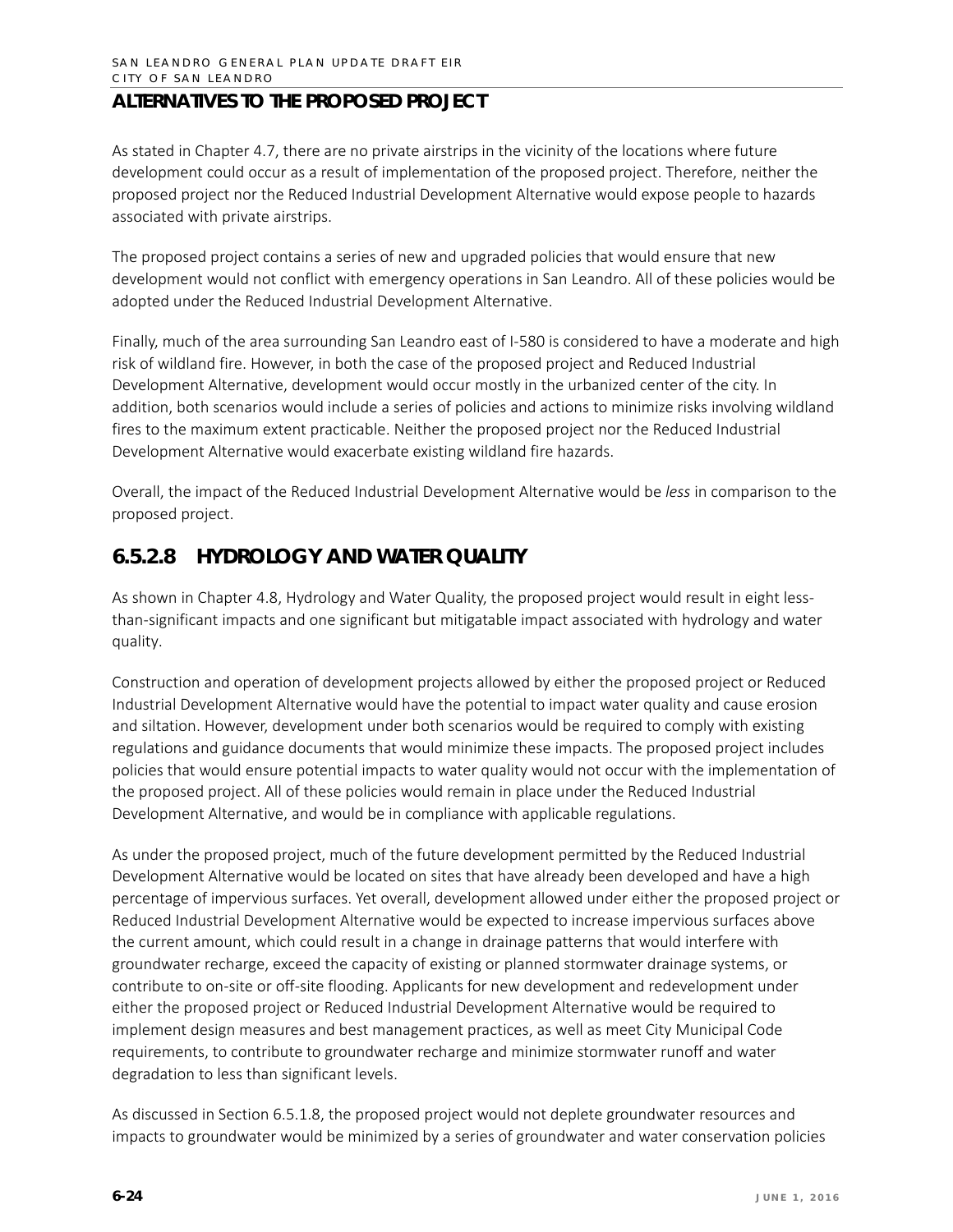in the proposed project. Both the surface source of the City's water and most of these policies would remain in place under the Reduced Industrial Development Alternative. As such, the Reduced Industrial Development Alternative would not deplete groundwater resources either.

As discussed in Section 6.5.1.8, the proposed project could result in the placement of residential structures in existing FEMA-designated 100-year SFHAs. However, compliance with adopted standards for construction in flood hazard zones would ensure that flood flows are not impeded or redirected. Portions of the Shoreline Development project east of the marina are within the 100-year floodplain, as are parts of the Bay Fair area, with potential flooding in and around the Bayfair Center and the residential area south of Coelho Drive. This is considered a significant impact that could be reduced to less-thansignificant with a series of mitigation measures targeting pre-construction project review, site assessment and special permitting. Under the Reduced Industrial Development Alternative, residential development potential in these flood-prone areas would remain the same. Existing standards to prevent the impedance of redirection of flood flows would apply to development under both the proposed project and the Reduced Industrial Development Alternative.

There are isolated pockets of San Leandro east of I-580 that may be susceptible to debris flows/mudslides, but the City has specific development and permit requirements for building in these, and the proposed project includes policies that would reduce potential impacts regarding landslides and other hazards. These policies would remain in place under the Reduced Industrial Development Alternative.

The overall hydrology and water quality-related impact of the Reduced Industrial Development Alternative would be *similar* to the proposed project.

## **6.5.2.9 LAND USE AND PLANNING**

As concluded in Chapter 4.9, Land Use and Planning, the proposed project would result in less-thansignificant impacts associated with land use and planning.

Like the proposed project, the Reduced Industrial Development Alternative does not propose any new major roadways or physical features, or propose development that would conflict with land uses in existing neighborhoods. It also includes the goals, policies, and actions to promote cohesive neighborhoods included in the proposed project, with the exception of one addition. Like the proposed project, it would not physically divide an established community, although it would extend some existing residential neighborhoods into what are currently industrial areas.

As described in Section 6.5.1.9, the proposed project was found to not conflict with any land use plans adopted for the purpose of avoiding or mitigating an environmental effect. The Reduced Industrial Development Alternative assumes that overall residential densities would be reduced in the city, which would be counter to SB 375, *Plan Bay Area*, and other initiatives that call for regional development to achieve sustainability goals. This would be a policy conflict that would not occur under the proposed project.

The Reduced Industrial Development Alternative would include the series of new and updated open space policies designed to protect and enhance the shoreline and Bayfront areas of San Leandro. For that reason, it would result in the same consistency with the shoreline-focused *San Francisco Bay Plan* and BCDC's Public Access Design Guidelines as the proposed project. Other identical policies between the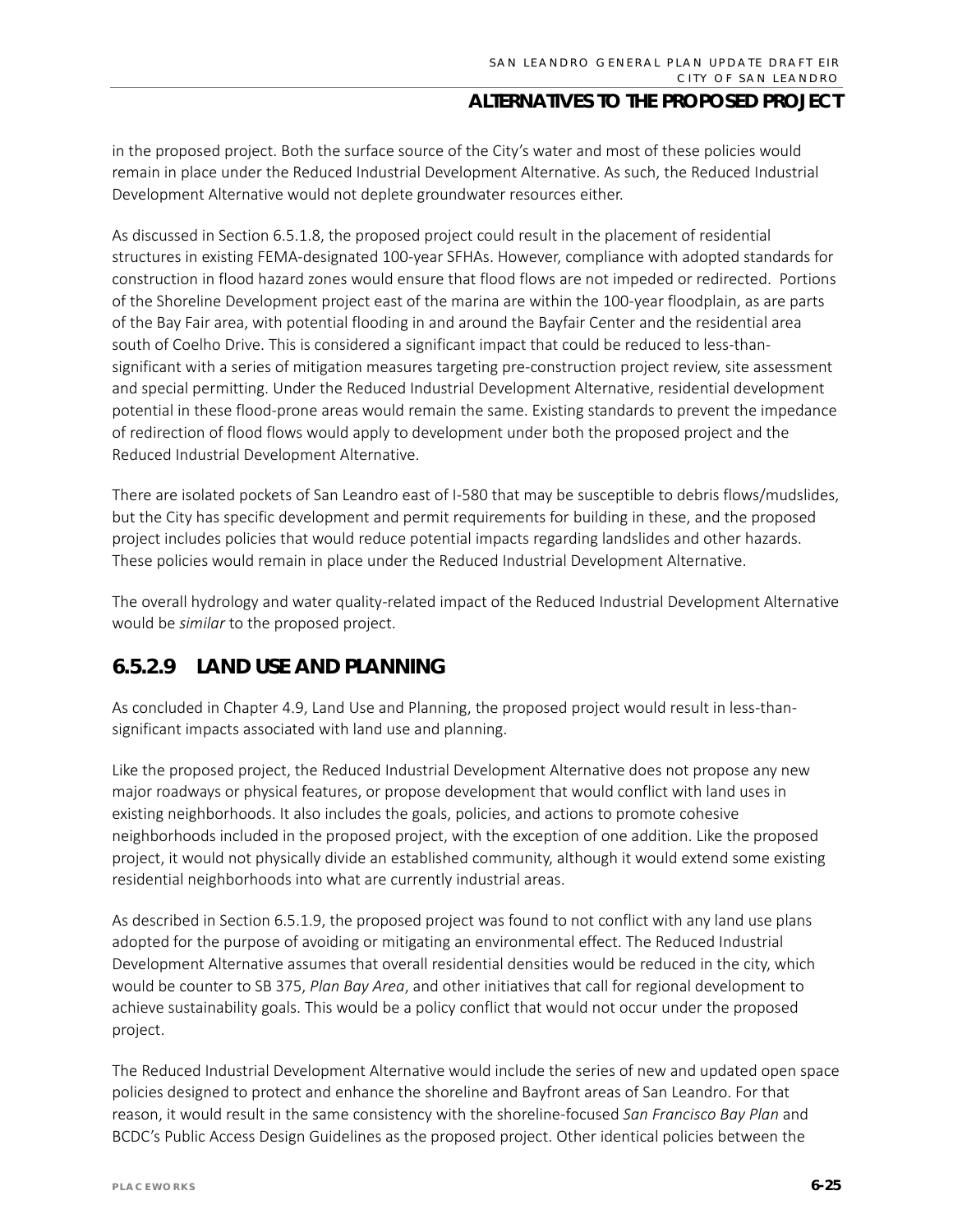proposed project and Reduced Industrial Development Alternative would mean that both are consistent with ABAG's Bay Trail Plan, as well as the Oakland Airport Land Use Compatibility Plan.

Overall, the Reduced Industrial Development Alternative would have a *greater* land use and planningrelated impact than the proposed project.

## **6.5.2.10 NOISE**

As concluded in Chapter 4.10, Noise, the proposed project would result in one potentially significant but mitigatable impacts and two significant and unavoidable impacts associated with noise.

Under both the proposed project and Reduced Industrial Development Alternative, groundborne vibration generated by construction equipment would have the potential to be substantial. Overall, vibration impacts under both the proposed project and Reduced Industrial Development Alternative related to construction would be short-term, and restricted to areas in the immediate vicinity of construction equipment. Policies and actions under the proposed project would serve to avoid significant vibration impacts from construction, and these policies and actions would be maintained under the Reduced Industrial Development Alternative. Therefore, neither the proposed project nor the Reduced Industrial Development Alternative would result in a significant impact.

Under both the proposed project and the Reduced Industrial Development Alternative, as a result of implementation of the General Plan and ongoing regional growth, it is anticipated that there would be substantial permanent increases to the ambient noise levels throughout San Leandro. These increases would primarily result from increases to transportation-related noise, especially that of automobile traffic. Policies under the proposed project would serve to reduce noise from vehicles at the source and to otherwise shield sensitive uses from excessive noise. Under the Reduced Industrial Development Alternative, all of these policies would be maintained.

In the case of both the proposed project and Reduced Industrial Development Alternative, noise from construction equipment and various construction-related activities could be a frequent cause of temporary or periodic increases in ambient noise levels, resulting in a potentially significant impact from both. However, as in the case of the noise impact described above, this impact could be mitigated to a less-than-significant level by incorporating a review of project-level noise impacts into the City's environmental evaluation and approval process.

No land within the city limit is located within Oakland International Airport's 65 dBA noise contour. As the proposed project and Reduced Industrial Development Alternative would contain the same city boundary, the impact due to noise levels produced by public airports would be less than significant in both cases. Similarly, due to their distance from San Leandro and minimal operations, the noise impacts of the nearest heliport and private airstrip would be less-than-significant in both cases.

As described in Section 6.5.1.10, Chapter 4.10 concludes with a statement of significant and unavoidable cumulative noise impacts, stating that all conceivable mitigations would be infeasible. The infeasibility of these mitigations would remain in the case of the Reduced Industrial Development Alternative, and thus a similar impact.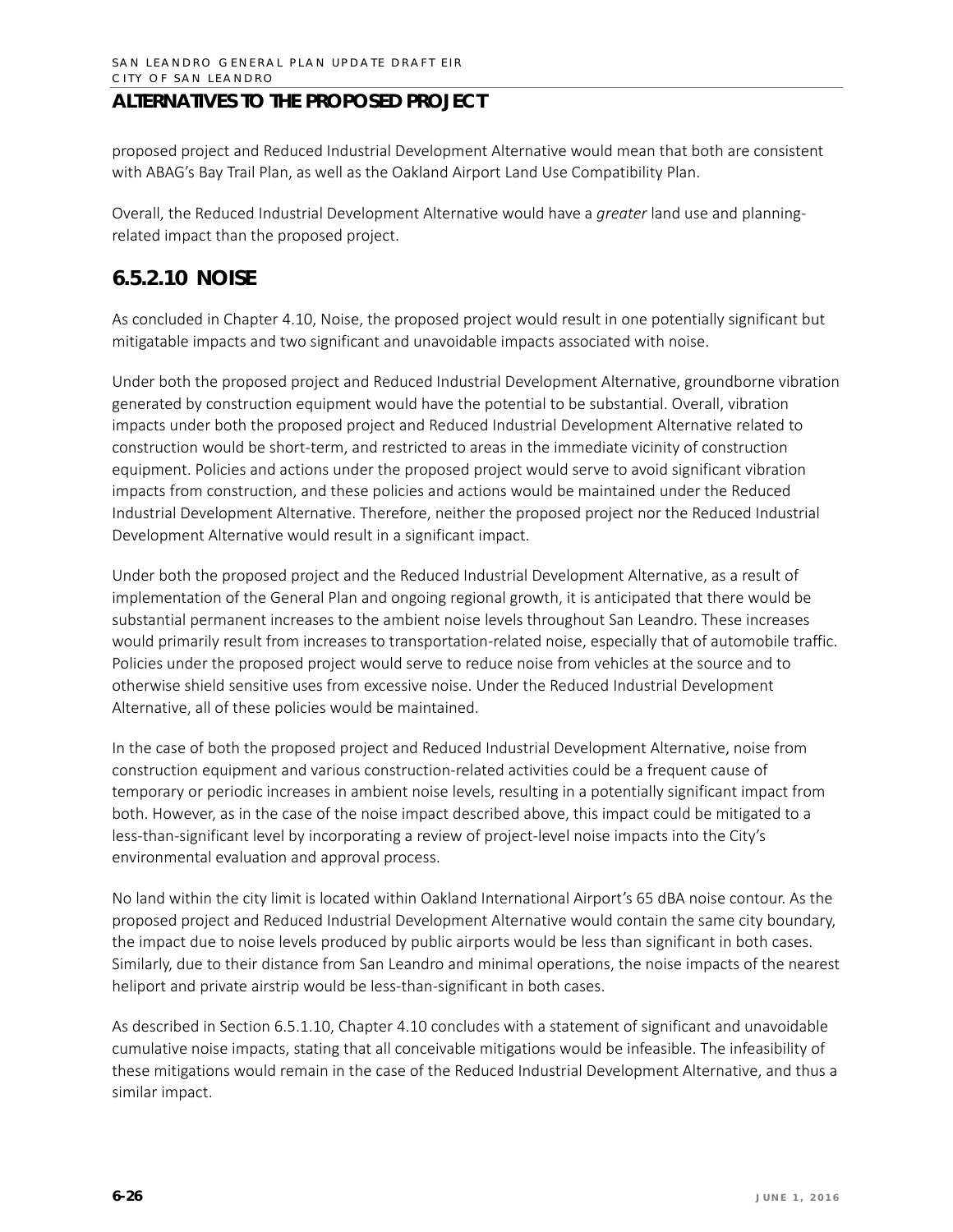Overall, the Reduced Industrial Development Alternative would have a *similar* noise impact as the proposed project.

## **6.5.2.11 POPULATION AND HOUSING**

As concluded in Chapter 4.11, Population and Housing, the proposed project would result in less-thansignificant impacts to population and housing.

As described in Section 6.5.1.11, the proposed project would be largely consistent with ABAG's 2013 projections for population and housing, but exceed projections for jobs. However, current Housing Element policies, and proposed policies within the Economic Development and Land Use Elements, would ensure that adequate diversity and supply of housing is maintained to sustain a healthy jobs-to-household balance within the city and would provide the framework to adequately plan orderly development under the proposed project though the 2035 horizon year. The Reduced Industrial Development Alternative would include all of the same policies as the proposed project. As a result, growth under the Reduced Industrial Development Alternative would be the same as the proposed project, as would the resulting in strategic policy guidance to accommodate that growth.

As described in Section 6.5.1.11, while there is a potential for the proposed project to temporarily displace existing housing units or people, compliance with the San Leandro Zoning Code and Housing Element policies would ensure that the displacement impacts of the proposed project are less than significant. Because the Reduced Industrial Development Alternative would convert industrial lands to residential uses, it would provide more opportunities for residential development, which could have a beneficial effect on the City's ability to provide housing opportunities.

The Reduced Industrial Development Alternative would have somewhat less job growth because it would convert industrially-designated land to residential designations in order to reduce overall TAC emissions, but it would also include lowering residential densities throughout the city in order to achieve a similar amount of residential growth while increasing the supply of residential land. However, because the city currently has slightly more jobs than housing, even with a decrease in job growth proportional to housing growth, San Leandro's jobs/housing balance would remain relatively consistent.

Overall, neither the Reduced Industrial Development Alternative nor the proposed project would result in significant impacts; therefore, this alternative would have a *similar* impact on population and housing as the proposed project.

## **6.5.2.12 PUBLIC SERVICES AND RECREATION**

As concluded in Chapter 4.12, Public Services and Recreation, the proposed project would result in lessthan-significant impacts to public services and recreation.

The Reduced Industrial Development Alternative is identical to the proposed project in every way except for the relocation of some housing potential from floodplains to transit oriented areas. The resulting similar horizon year development projections, parallel policy framework and adherence to existing regulations mean that impacts to fire, police, school, parks, and library services would be s*imilar* to those of the proposed project.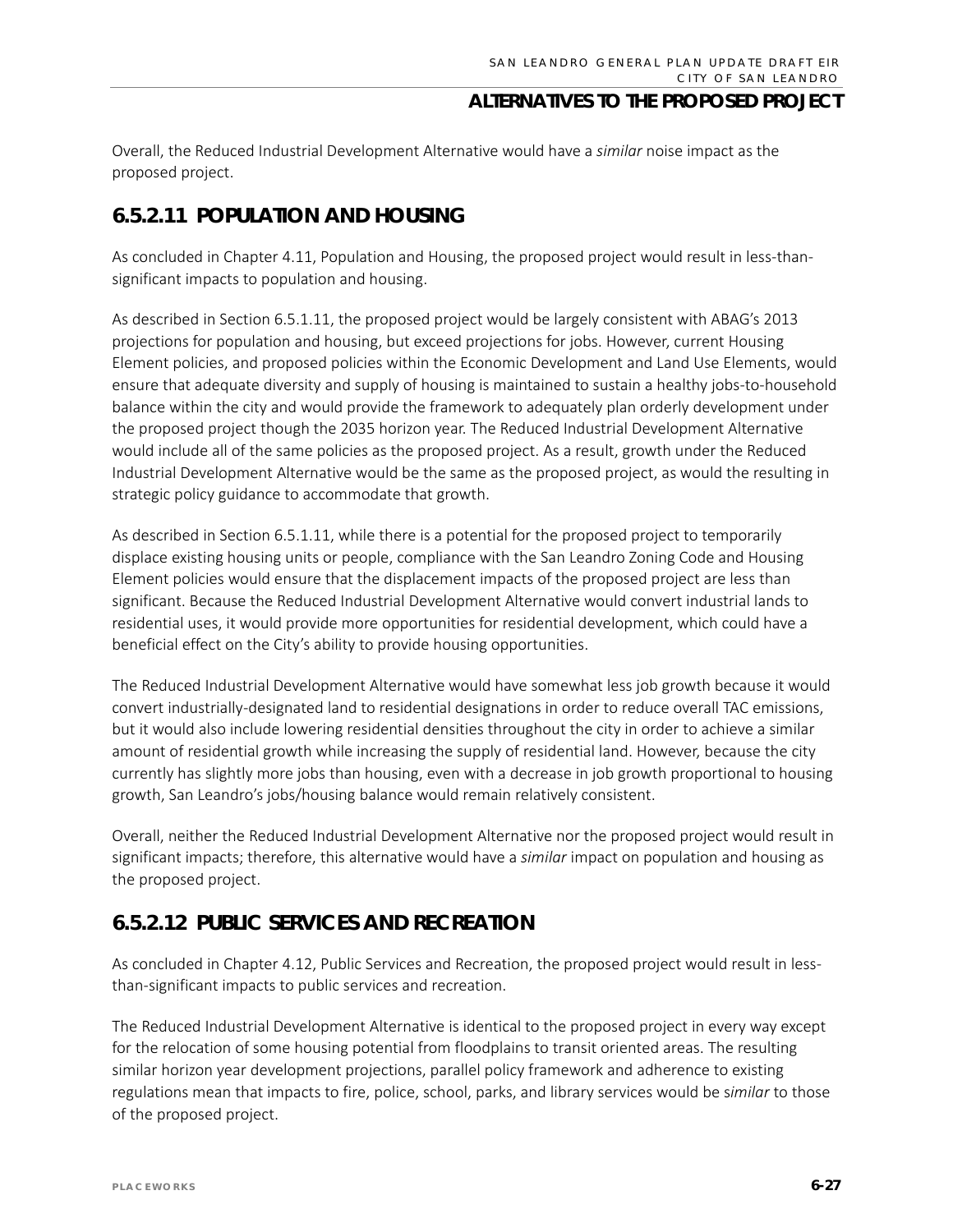## **6.5.2.13 TRANSPORTATION AND TRAFFIC**

As concluded in Chapter 4.13, Transportation and Traffic, the proposed project would result in two significant and unavoidable impacts, one no impact, and three less-than-significant impacts to transportation and circulation.

As described in Section 6.5.1.13, the proposed project would result in a significant and unavoidable impact associated with increased vehicle traffic, which would affect the operations of local intersections and freeway segments. By the horizon year of 2035, the Reduced Industrial Development Alternative would result in substantially similar level and type of growth as the proposed project, and therefore result in a similar impact.

As described in Section 6.5.1.13, a second significant and unavoidable impact to the MTS roadway network and the MTS transit operators was also identified. The Reduced Industrial Development Alternative would result in a similar significant and unavoidable impact.

Neither the proposed project nor the Reduced Industrial Development Alternative would result in a change to air traffic patterns, as in both cases the planning area is not located near any airport approaches or departure zones, and development within the city boundary would not be expected to have a potentially significant impact to air traffic. Similarly, neither the proposed project nor Reduced Industrial Development Alternative would substantially increase hazards due to circulation-related design features. Both are program-level planning efforts that do not directly address project-level design features. Additionally, any roadway construction associated with new development would be designed and reviewed in accordance with the City of San Leandro Standard Details, administered by the City Engineering & Transportation Department.

As described in Section 6.5.1.13, the proposed project was found to not conflict with adopted policies, plans, or programs regarding public transit, bicycle, or pedestrian facilities. The San Leandro Bicycle and Pedestrian Master Plan would remain active under the Reduced Industrial Development Alternative. However, the Reduced Industrial Development Alternative would both convert existing industrial lands to residential uses and lower residential densities citywide. Because most existing industrial areas are located west of I-880 and farther from BART and other transit networks, and because lower densities are associated with decreased public transit use, the Reduced Industrial Development Alternative would likely reduce alternative transportation use in comparison to the proposed project.

Overall, the Reduced Industrial Development Alternative would have slightly *greater* transportation and circulation-related impacts than the proposed project.

## **6.5.2.14 UTILITIES AND SERVICE SYSTEMS**

As concluded in Chapter 4.14, Utilities and Service Systems, the proposed project would result in lessthan-significant impacts to utilities and service systems.

The Reduced Industrial Development Alternative would convert some industrial areas to residential development but would maintain a similar policy framework as the proposed project. This shift in land use mix would likely result in some differences to utility demands; although specific future industrial uses cannot be known at this time, many industrial uses have substantially higher water, wastewater, solid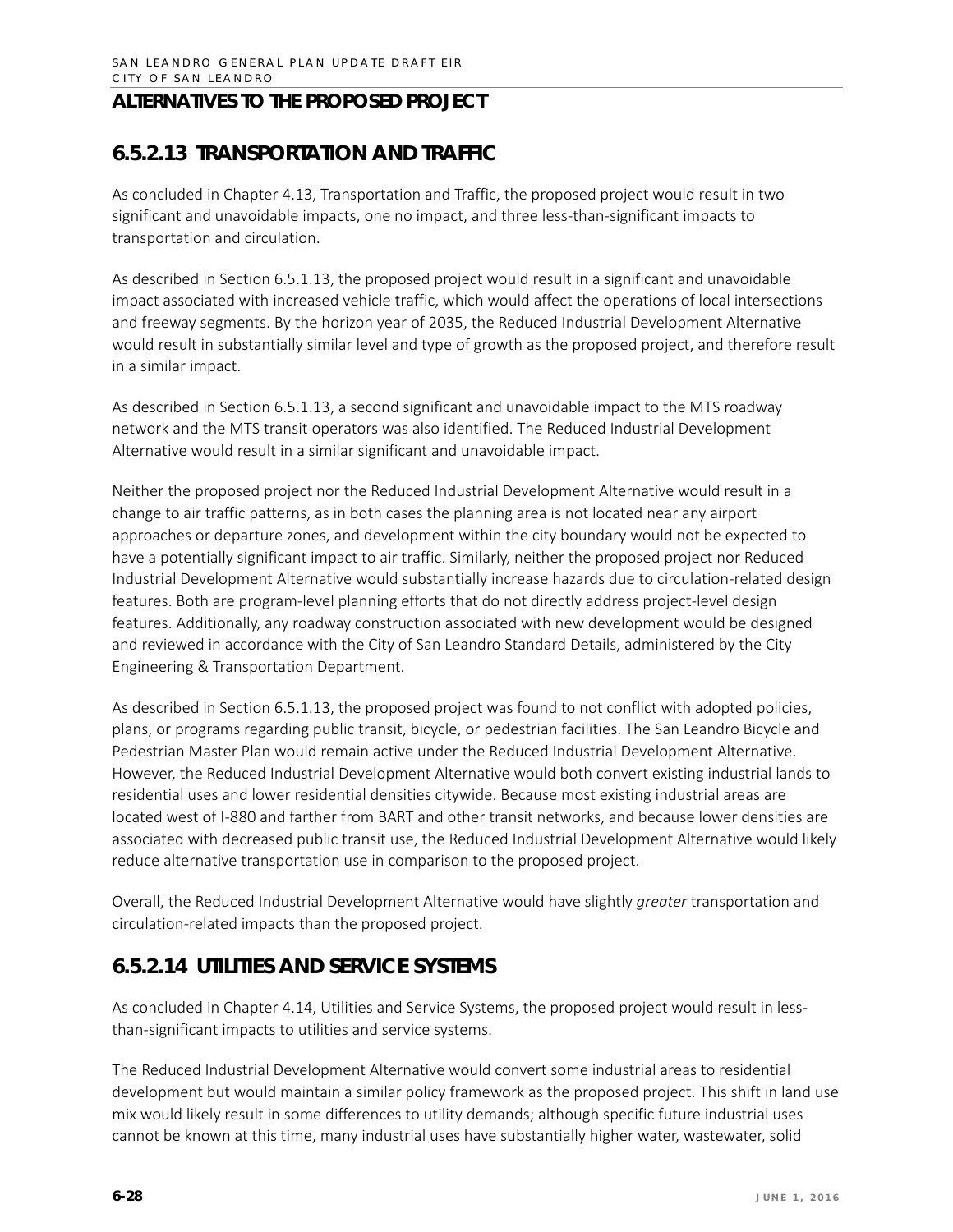waste, and energy demands than residential uses. Therefore, decreasing industrial uses and increasing residential uses would tend to decrease demand for utilities. Although the proposed project would have less-than-significant impacts to utilities, the Reduced Industrial Development Alternative would have slightly *less* impacts to water supply, water facilities, wastewater treatment, solid waste, stormwater infrastructure, or natural gas and electricity supply.

## **6.5.3 ALTERNATIVES COMPARISON**

Table 6-2 compares the impact of each alternative to impacts of the proposed project.

| <b>Topic</b>                    | No Project  | <b>Reduced Industrial</b><br>Development<br>Alternative |
|---------------------------------|-------------|---------------------------------------------------------|
| Aesthetics                      | $^{+}$      | $\mathbf 0$                                             |
| Air Quality                     | $\Omega$    |                                                         |
| <b>Biological Resources</b>     | $\Omega$    | $\Omega$                                                |
| Cultural Resources              | $+$         | $\mathbf 0$                                             |
| Geology, Soils, and Seismicity  | $\Omega$    | $\Omega$                                                |
| Greenhouse Gas Emissions        | $^{+}$      | $\Omega$                                                |
| Hazards and Hazardous Materials | $+$         |                                                         |
| Hydrology and Water Quality     |             | $\Omega$                                                |
| Land Use and Planning           | $^{+}$      | $\ddot{}$                                               |
| <b>Noise</b>                    | $+$         | $\Omega$                                                |
| Population and Housing          | $\Omega$    | $\Omega$                                                |
| Public Services and Recreation  | $\mathbf 0$ | $\mathbf 0$                                             |
| Transportation and Traffic      | $\Omega$    | $+$                                                     |
| Utilities and Service Systems   | $\Omega$    |                                                         |

#### TABLE 6-2 COMPARISON OF PROJECT ALTERNATIVES

Note: + Indicates that the alternative impact is greater when compared to the proposed project 0 Indicates that the alternative is similar to the proposed project

- Indicates that the alternative impact is less when compared to the proposed project.

# **6.6 ENVIRONMENTALLY SUPERIOR ALTERNATIVE**

In addition to the discussion and comparison of impacts of the proposed project and the alternatives, Section 15126.6 of the CEQA Guidelines requires that an "environmentally superior" alternative be selected and the reasons for such a selection be disclosed. The environmentally superior alternative is the alternative that would be expected to generate the least amount of significant impacts. Identification of the environmentally superior alternative is an informational procedure and the alternative selected may not be the alternative that best meets the goals or needs of San Leandro.